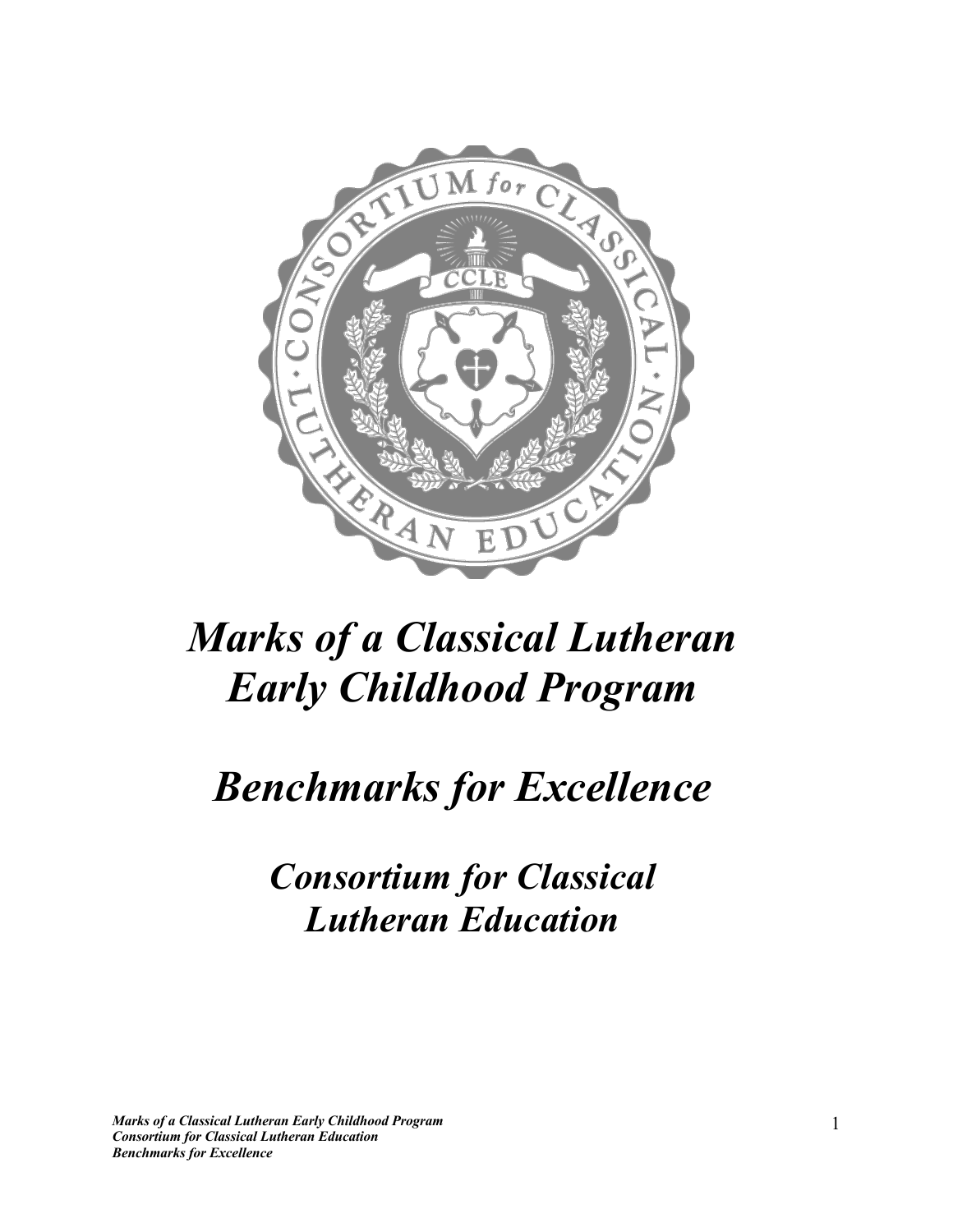This page is left intentionally blank in the pdf version. With this blank page, you will be able to print the document on both sides and it will resemble the CCLE Board document.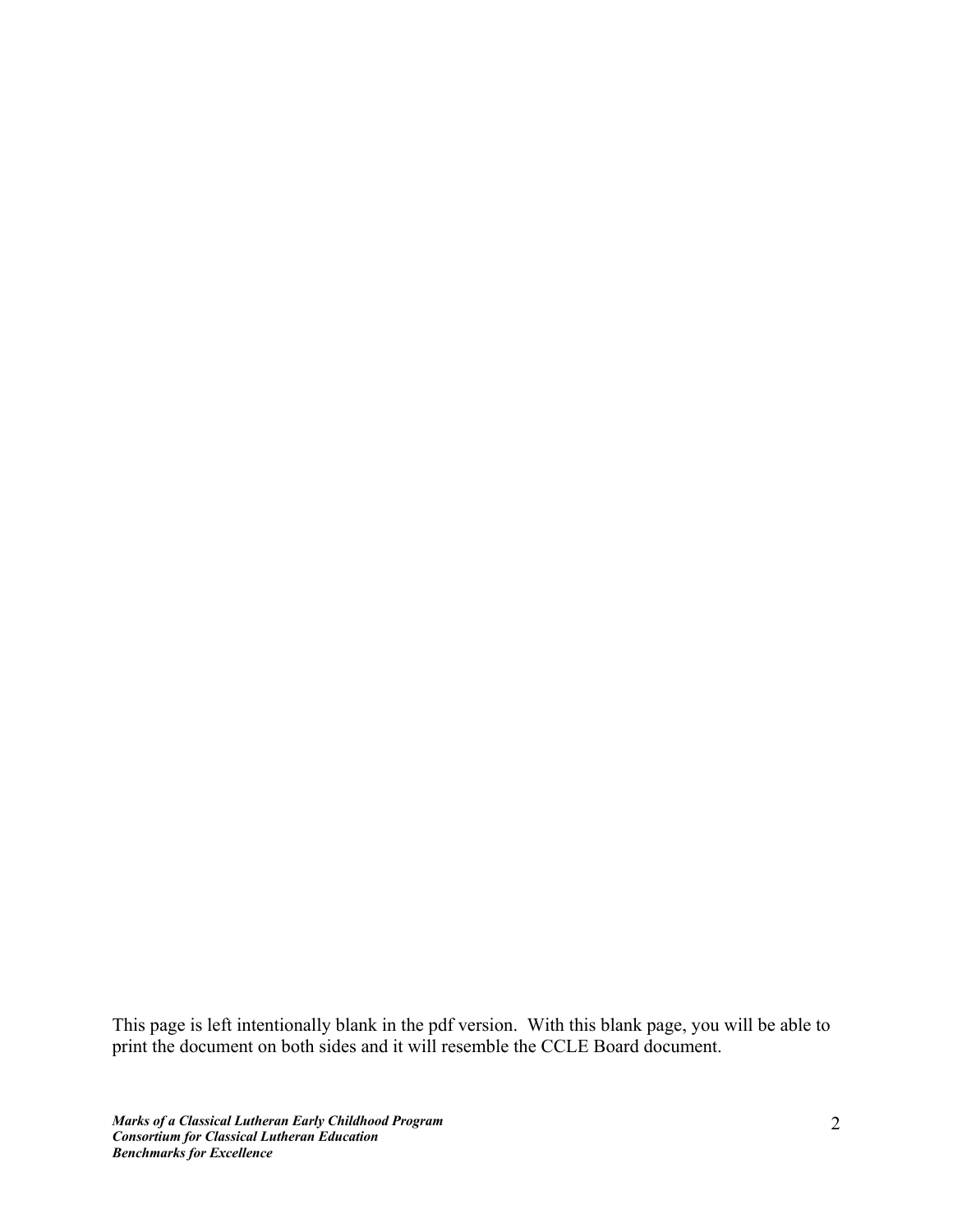## **Benchmarks for Excellence**

## **Table of Contents**

|                                                                       | $\overline{4}$ |
|-----------------------------------------------------------------------|----------------|
|                                                                       | 5              |
| Section 2 Marks of a Classical Lutheran Early Childhood Program I     | 6              |
|                                                                       | $\overline{7}$ |
|                                                                       |                |
|                                                                       | 9              |
|                                                                       |                |
|                                                                       |                |
|                                                                       |                |
| Section 2 Marks of a Classical Lutheran Early Childhood Program II13  |                |
|                                                                       |                |
|                                                                       |                |
|                                                                       |                |
|                                                                       |                |
|                                                                       |                |
|                                                                       |                |
|                                                                       |                |
|                                                                       |                |
|                                                                       |                |
| Section 2 Marks of a Classical Lutheran Early Childhood Program III23 |                |
|                                                                       |                |
|                                                                       |                |
|                                                                       |                |
| Section 2 Marks of a Classical Lutheran Early Childhood Program IV 27 |                |
|                                                                       | .28            |
|                                                                       |                |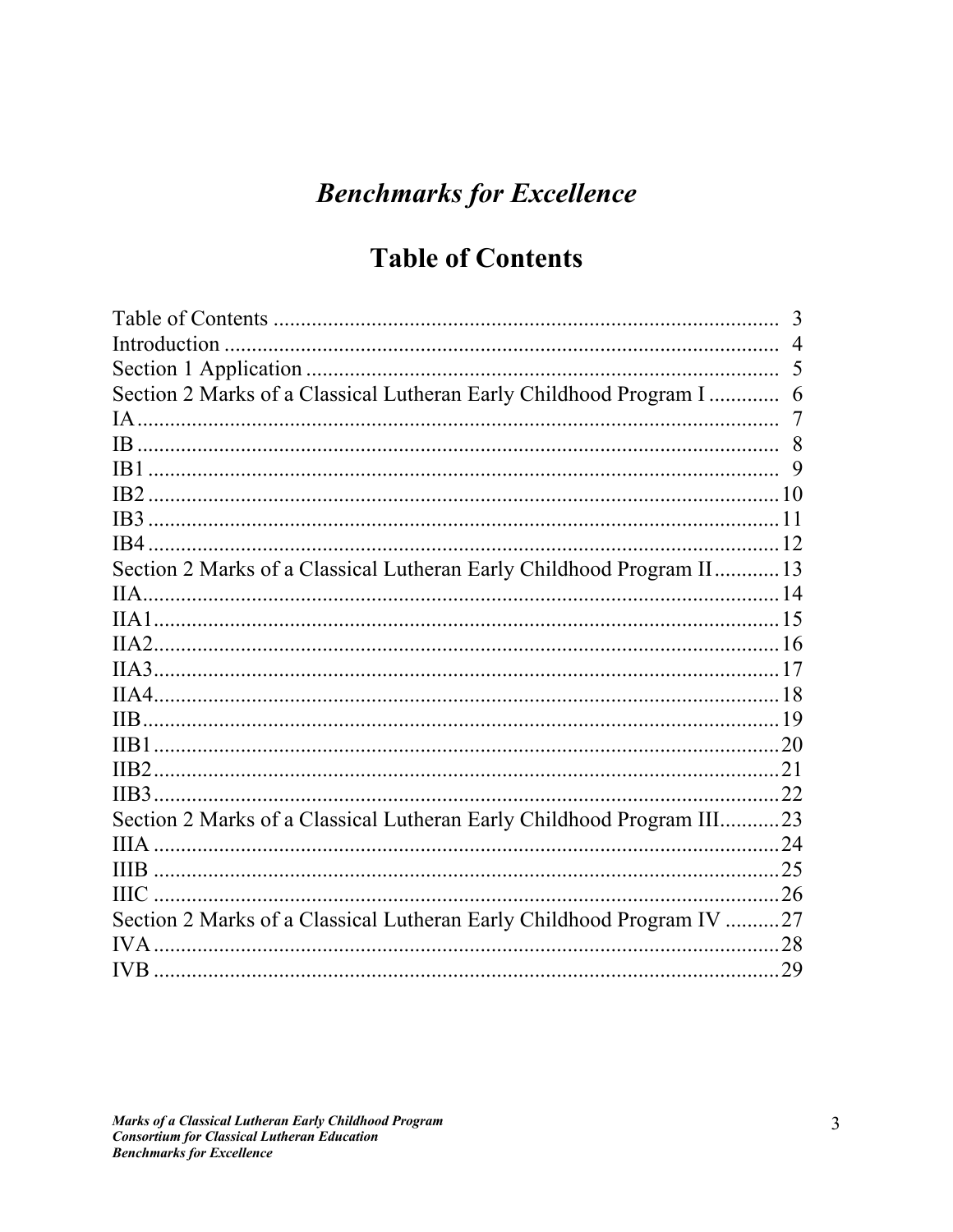#### INTRODUCTION

The Board of CCLE has developed the Benchmarks of a Classical Lutheran Early Childhood Program to function as a tool in the accreditation process and to promote institutional development.

This Benchmarks for Excellence document contains relevant behavioral examples or indexes of varying levels of performance on each of the Benchmarks and were developed to reflect the various performance levels for each of the Benchmark score indicators.

Members of the Site Visitation Team must evaluate the evidence or behavioral example of the School's compliance with each Benchmark on the following scale:

- 3 Exceeds the Benchmark: Results and attained goals CONSISTENTLY EXCEED what is normally expected of a Early Childhood Program. Substantially contributes to the advancement of classical and Lutheran education by reaching beyond what is normally expected in terms of spiritual development, professional faculty, and student achievements.
- 2 Meets the Benchmark: Results and attained goals CONSISTENTLY MEET what is normally expected at a Early Childhood Program of this size. Consistently meets all Benchmarks.
- 1 Does not meet the Benchmark: Falls CONSISTENTLY BELOW the Benchmark; evidence is inadequate, incomplete, or incorrect; results do not positively describe or reflect Early Childhood Program or effectiveness.

The *Benchmarks for Excellence* serves several purposes. They are important to:

- Ø establish and maintain consistent Early Childhood Program performances;
- $\triangleright$  provide members of the Visitation team a common behavioral "frame of reference" for the evaluation of the Early Childhood Program's compliance level with each Benchmark; and
- $\triangleright$  gauge the educational performance of a particular Early Childhood Program with the benefit of indicating quality outcomes in critical areas that demonstrate need of program improvement.

The Benchmarks exist to lead the Early Childhood Program in the process of self-assessment toward the goal of evaluating the accomplishment of its mission.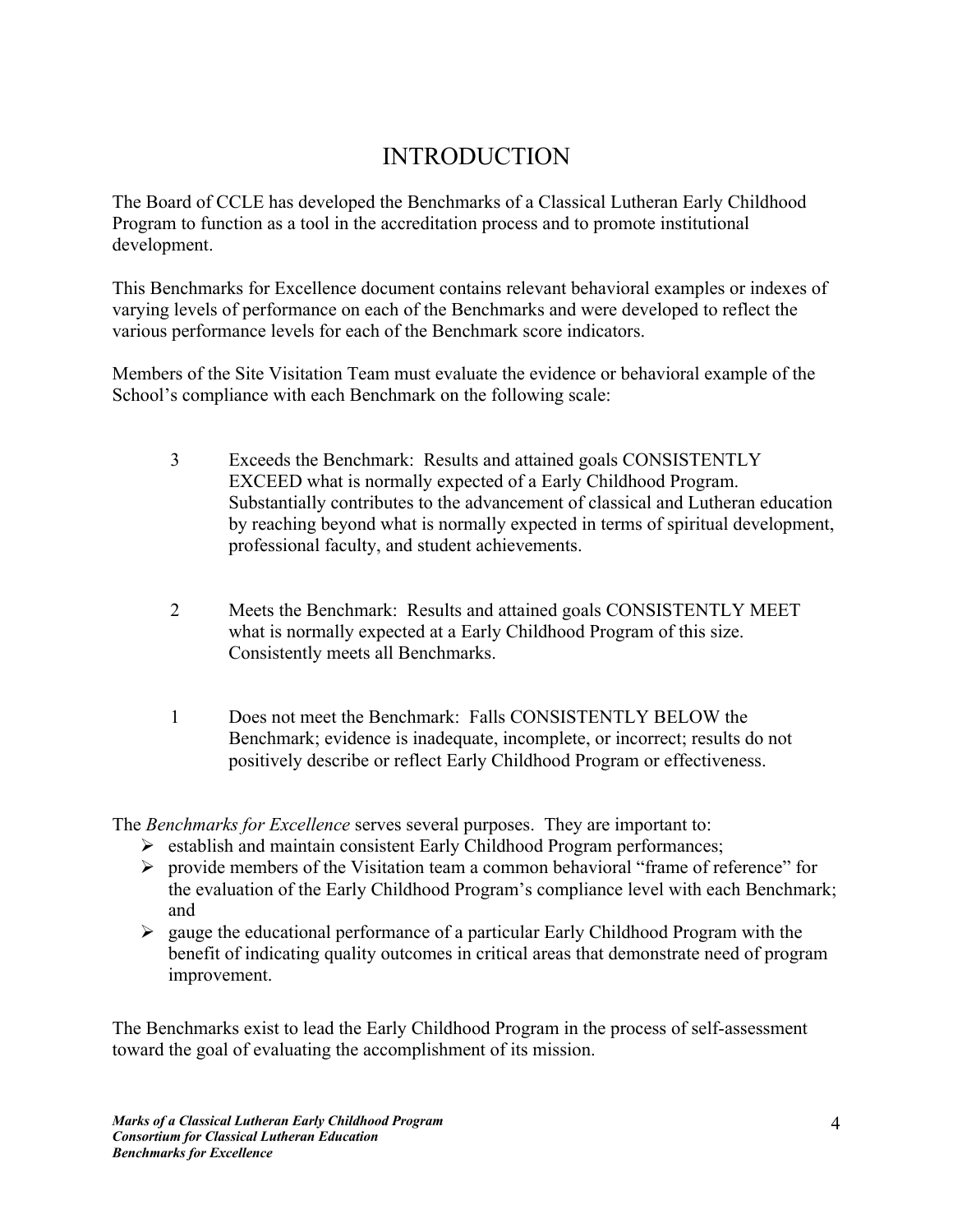#### **Section 1 Application**

- I. School Information
- II. Historical Background of Early Childhood Program
- III. Personnel Demographics
	- i. Administrator/Program Director
	- ii. Faculty
	- iii. Support Staff
	- iv. Pastor
- IV. Student Demographics
- V. School Operations
	- 3 Exceeds the Benchmark: All information is present with significant and multiple pieces of evidence. Materials to support the Section exceed what is normally expected and informs the Reader of the staff and student spiritual development, staff professional background and development, and student academic achievement and progress.
	- 2 Meets the Benchmark: All information is present with adequate, minimally one piece of evidence. Materials to support the Section provide what is normally expected and informs the Reader of the staff and student spiritual development, staff professional background and development, and student academic achievement and progress.
	- 1 Does not meet the Benchmark: Information and or evidence is inadequate, incomplete, or incorrect; results do not inform the Reader about staff and student spiritual development, staff professional background or development, and student academic achievement or progress.

- brief history of Early Childhood Program
- application forms (personnel demographics, student demographics)
- documents that communicate admissions and recruitment procedures (brochures, application forms, publicity materials, etc.)
- documents that provide tuition and fees information
- documentation of Early Childhood Program retention policy
- external communications
- documentation of recruitment, interviewing, hiring, evaluating, and terminating teachers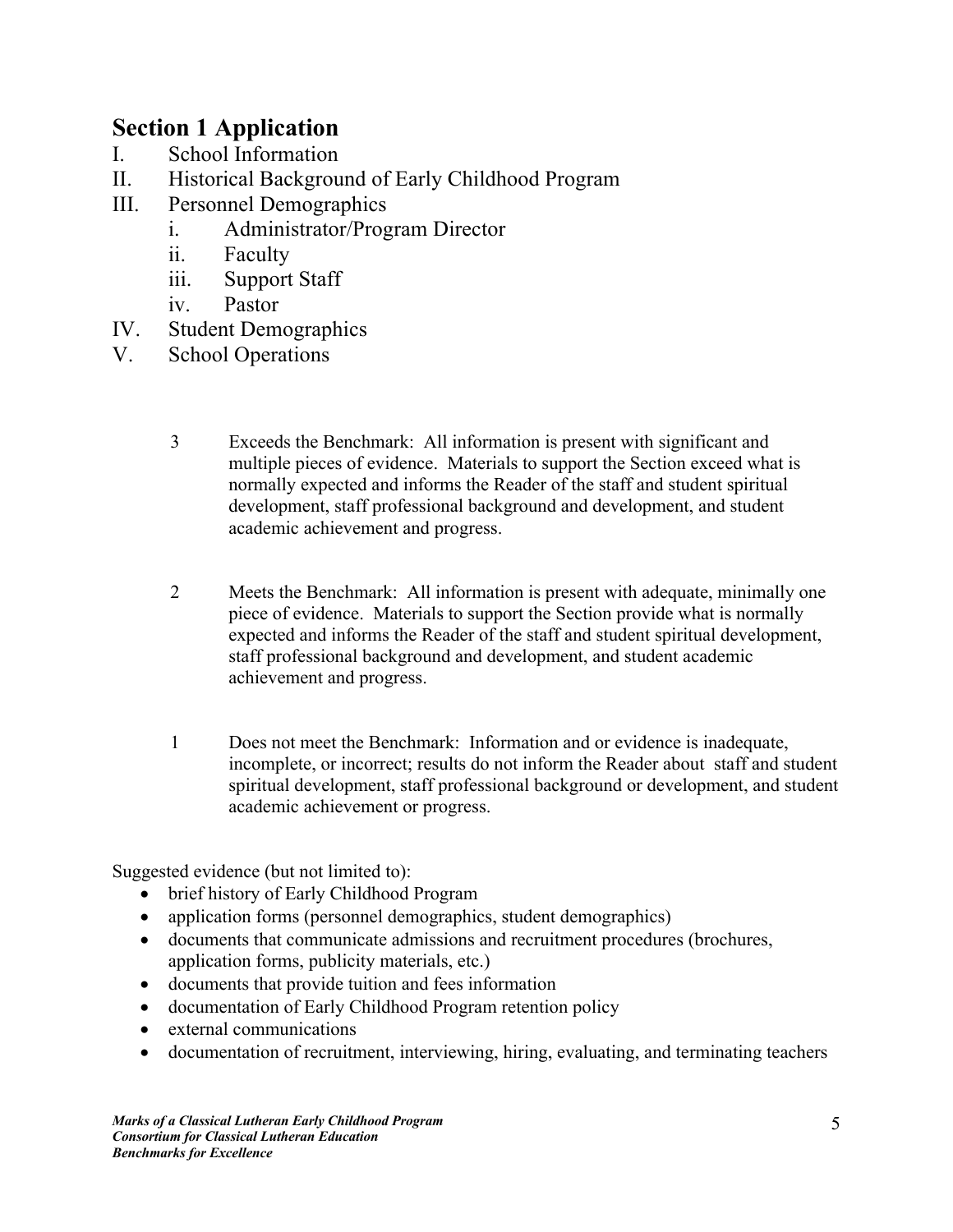- I. The Early Childhood Program confesses and incorporates a commitment to the Gospel of our Lord Jesus Christ in all aspects of its educational mission as it is taught and confessed in the inspired sacred Scriptures and the confessional writings of the Evangelical Lutheran Church.
	- 3 Exceeds the Benchmark: The commitment permeates all aspects of the Early Childhood Program educational mission, both inwardly to the Early Childhood Program and Church and outwardly to the community in which it functions. The commitment is visible in all statements and practices. It is clearly aligned with Scripture and the confessional writings of the Evangelical Lutheran Church.
	- 2 Meets the Benchmark: The commitment permeates all aspects of the Early Childhood Program's educational mission and is distinctly visible in all statements and practices. It is aligned with Scripture and the confessional writings of the Evangelical Lutheran Church.
	- 1 Does not meet the Benchmark: The commitment permeates some but not all aspects of the Early Childhood Program's educational mission; it is not distinctly visible in all statements and practices. It is incompletely aligned with the Scriptures and/or the confessional writings of the Evangelical Lutheran Church.

- mission and/or vision statements which explicitly reference a commitment to the Gospel of the Lord Jesus Christ
- mission and/or vision statements which explicitly reference the confessional writings of the Evangelical Lutheran Church (Book of Concord)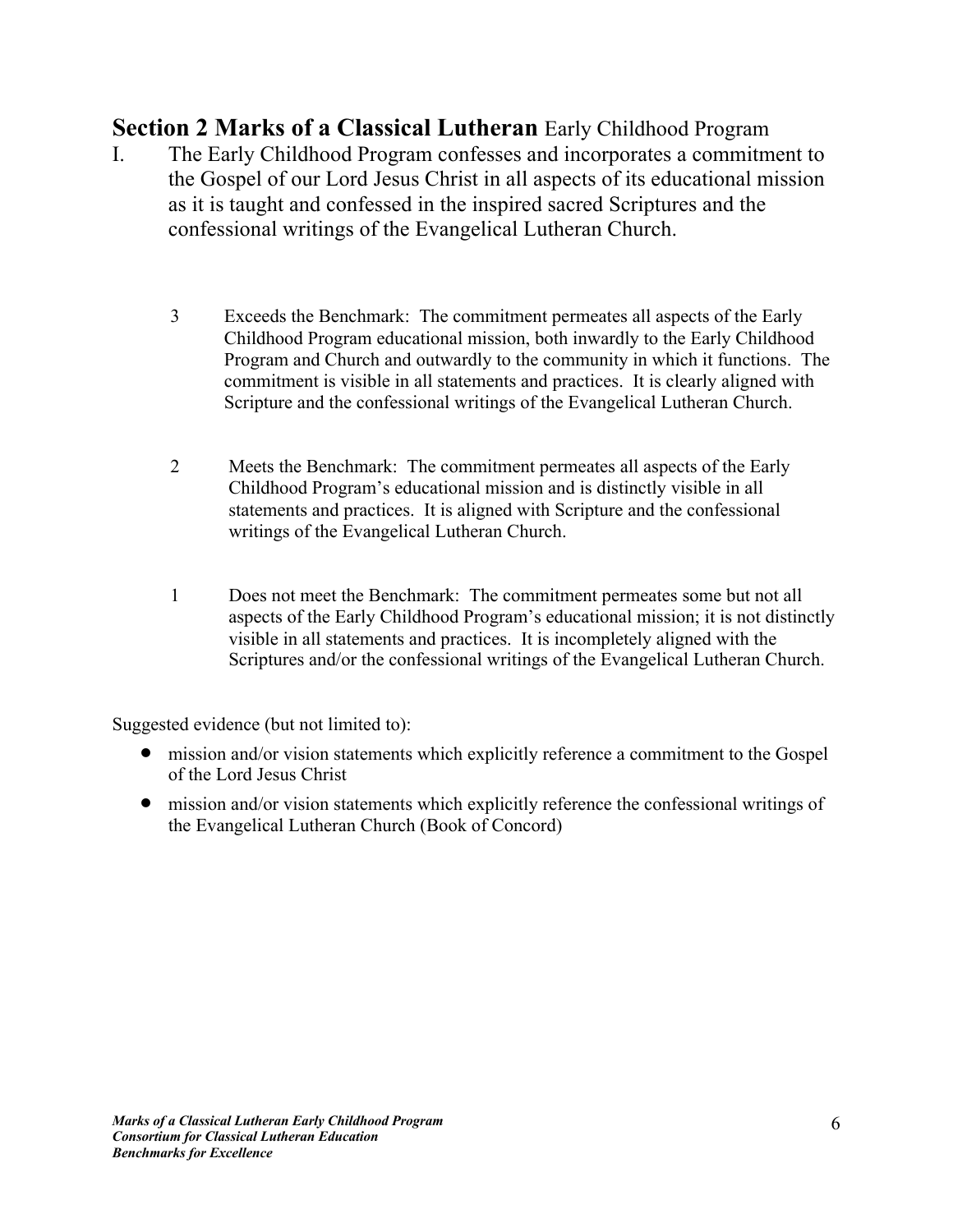IA. This faith commitment is explicitly articulated in the Early Childhood Program's charter as expressed in the constitution and bylaws of the sponsoring congregation or governing body.

- 3 Exceeds the Benchmark: The written statement of commitment is well written and comprehensive and approved by the governing Early Childhood Program board. All faculty, administrators, board members, students, and parents indicate annual agreement with the written statement. The statement is printed in the Early Childhood Program's charter or governing document and in the sponsoring church's constitution and bylaws. It is also included in all Early Childhood Program publications and documents.
- 2 Meets the Benchmark: The written statement of commitment is satisfactory, comprehensive, and approved by the governing Early Childhood Program board. All faculty, administrators, students, and parents indicate agreement with the written statement when admitted to the Early Childhood Program. The statement is printed in the Early Childhood Program charter or governing document and in the sponsoring church's constitution and bylaws. It is also included in appropriate Early Childhood Program publications and documents.
- 1 Does not meet the Benchmark: The written statement of commitment is poorly written and does not reflect approval by the governing Early Childhood Program board, neither does it require agreement by faculty, administrators, students, or parents.

- copy of constitution and bylaws of sponsoring congregation or governing body
- copy of constitution and bylaws or other governing document of incorporation of Early Childhood Program entity/association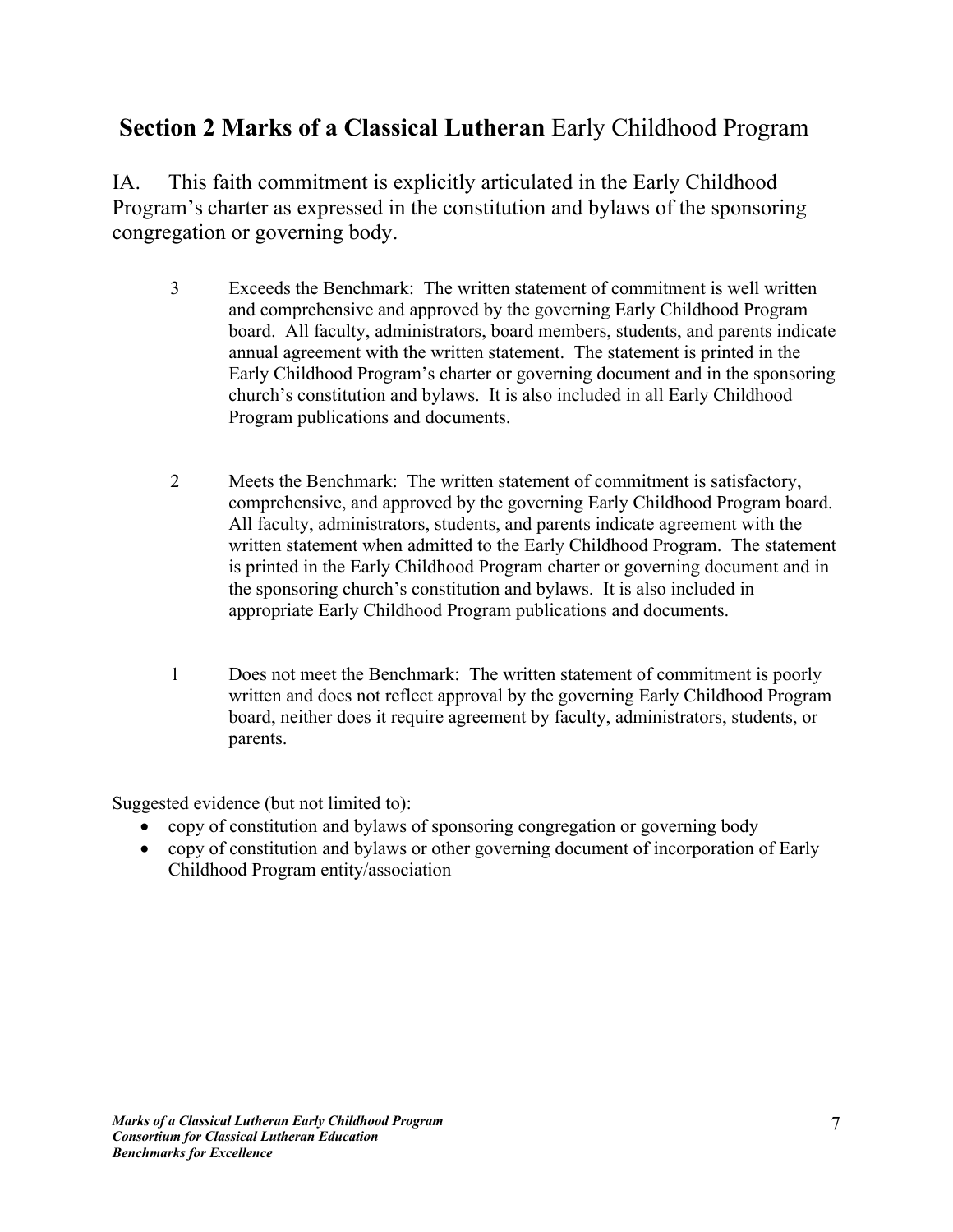**Section 2 Marks of a Classical Lutheran** Early Childhood Program IB. This faith commitment shapes—and is reflected in—the Early Childhood Program's faculty, staff, instructional program, educational philosophy, and worship life.

- 3 Exceeds the Benchmark: The statement of educational philosophy is well written and reflects a true understanding of the purpose and understanding of Classical Lutheran education. The instructional program and worship life align with the stated purpose and understanding in ways that demonstrate the faith commitment to and educate all community members.
- 2 Meets the Benchmark: The written statement of educational philosophy reflects an understanding of the purpose of Classical and Lutheran education. The instructional program and worship life align with the stated purpose and understanding in ways that demonstrate the faith commitment to Program and Church families.
- 1 Does not meet the Benchmark: There is no written statement of educational philosophy; the statement is poorly written or does not reflect comprehension of the purpose and understanding of Classical Lutheran education. The instructional program and/or the worship life is not aligned with the faith commitment; no faith commitment is demonstrated.

- faculty information pages
- support staff information pages
- pastor/early childhood program director information pages
- curricular plan (demonstrated in curriculum maps, scope and sequence)
- Early Childhood Program Statement of Educational Philosophy; Early Childhood Program Mission/Vision Statement
- Pastor's description of worship schedule, theological instruction
- Schedule of program/church worship participation/opportunities/engagements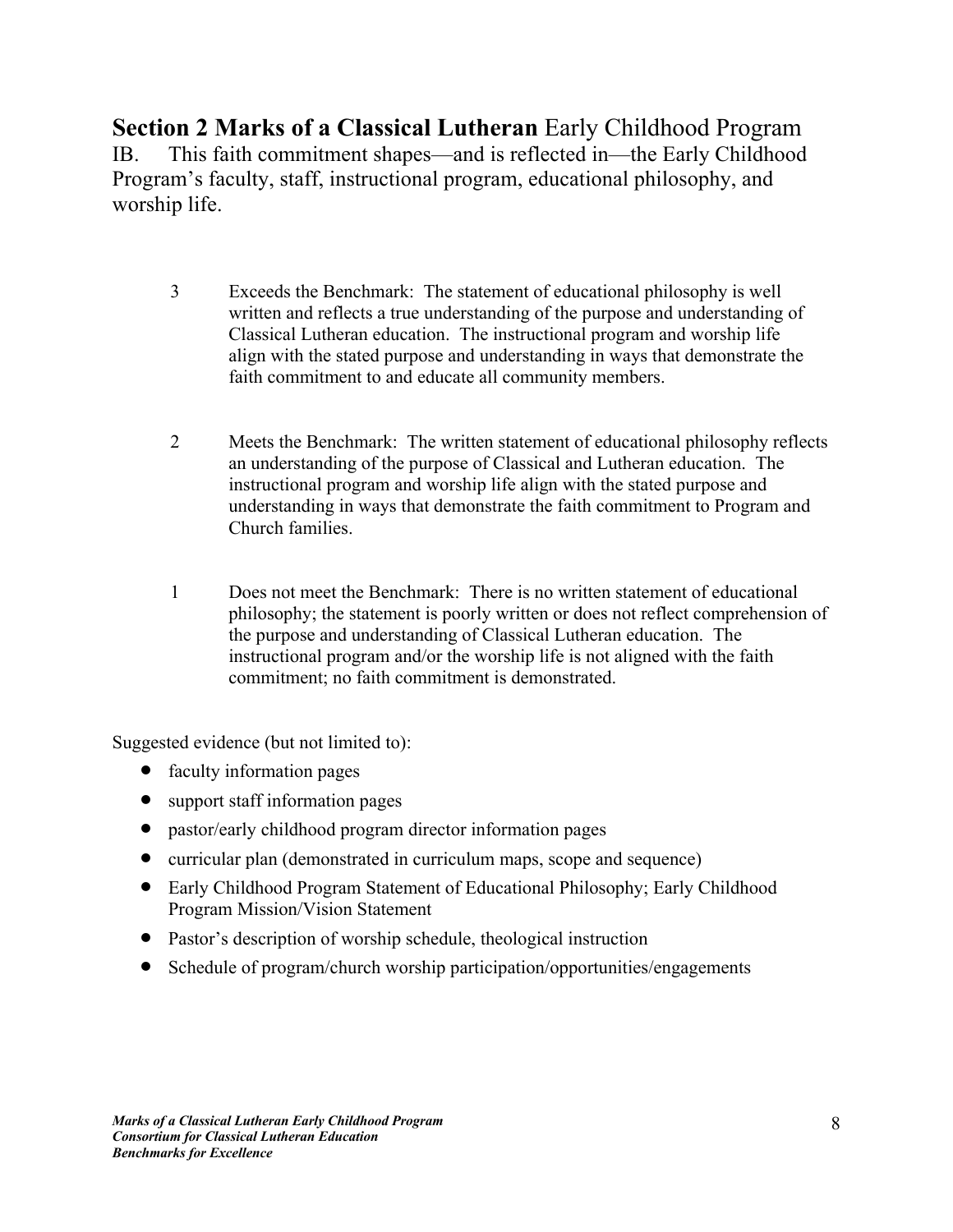IB1. Faculty and staff confess and reflect this commitment in their personal faith, worship life, and professional service to the Early Childhood Program.

- 3 Exceeds the Benchmark: Faculty and staff are active members of an Evangelical Lutheran Church, attending regularly, participating in Church and Early Childhood Program co- and extra-curricular activities and functions, and serving in Church and Early Childhood Program committee and projects as needed.
- 2 Meets the Benchmark: Faculty and staff are members of an Evangelical Lutheran Church and attend regularly. Faculty and staff assist in Early Childhood Program worship life and in other service opportunities to the Early Childhood Program as required by contract or asked.
- 1 Does not meet the Benchmark: Faculty and staff are not members of an Evangelical Lutheran Church and/or do not attend church regularly. Faculty and staff do not assist in or support Early Childhood Program worship life or other service opportunities for the Early Childhood Program.

- Faculty information page
- Support staff information page
- Early Childhood Program Director's description of worship life, theological instruction, etc.
- Pastor's description of worship life, theological instruction, etc.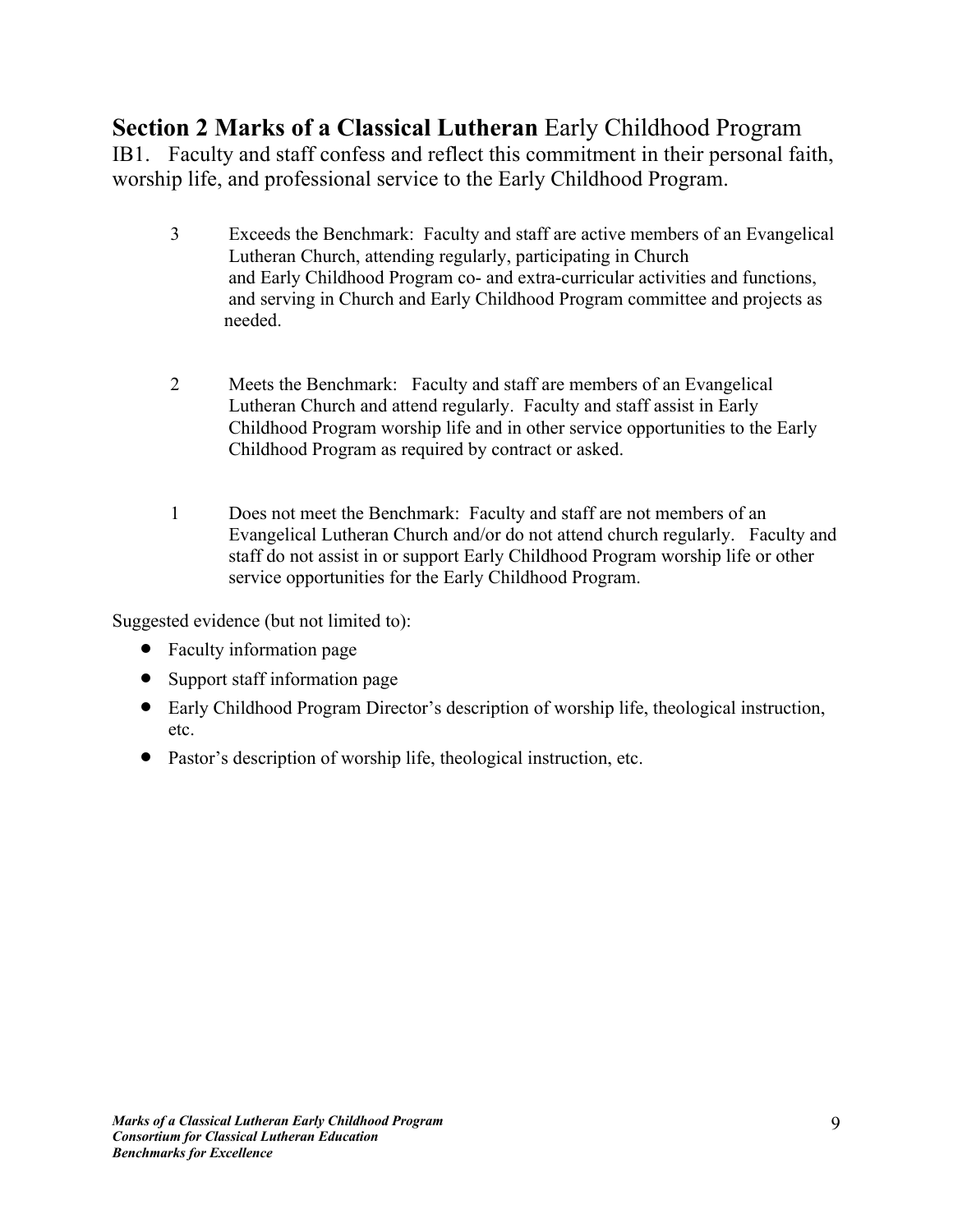**Section 2 Marks of a Classical Lutheran** Early Childhood Program IB2. A Lutheran, Christian world-view shapes, integrates, and unites the instructional programs of the Early Childhood Program—its academic focus, educational resources, and priorities.

- 3 Exceeds the Benchmark: A Lutheran world-view is clearly documented in the scope and sequence of the academic, the spiritual, and the social development curricula of the Early Childhood Program. Lutheran doctrine and theology are incorporated into the daily schedule and in appropriate courses of study. Educational resources that support an Evangelical Lutheran world-view are carefully selected for use. Content and activities are prioritized according to their contributions to building a Lutheran world-view.
- 2 Meets the Benchmark: A Lutheran world-view is evident in the design of the academic, the spiritual, and the social development curriculum of the Early Childhood Program. Lutheran doctrine and theology are incorporated into appropriate study. Educational resources that support a Lutheran world-view are selected for use. Content and activities are prioritized according to their contributions to building a Lutheran world-view.
- 1 Does not meet the Benchmark: Neither a Lutheran, nor particularly Christian world-view is evident in the academic, spiritual, or social development curricula of the Early Childhood Program. Educational resources are not reviewed for world-view perspectives. Content and activities are planned without consideration of building a Lutheran world-view.

- Curriculum maps, scope and sequence, faculty descriptions of instructional programs, etc.
- Mission and/or Vision Statements, Early Childhood Program. Statement of Philosophy of Education
- Lists of texts and ancillary materials used in instructional programs
- Budgeting process explanation to reflect established priorities (including resources, professional development, etc.)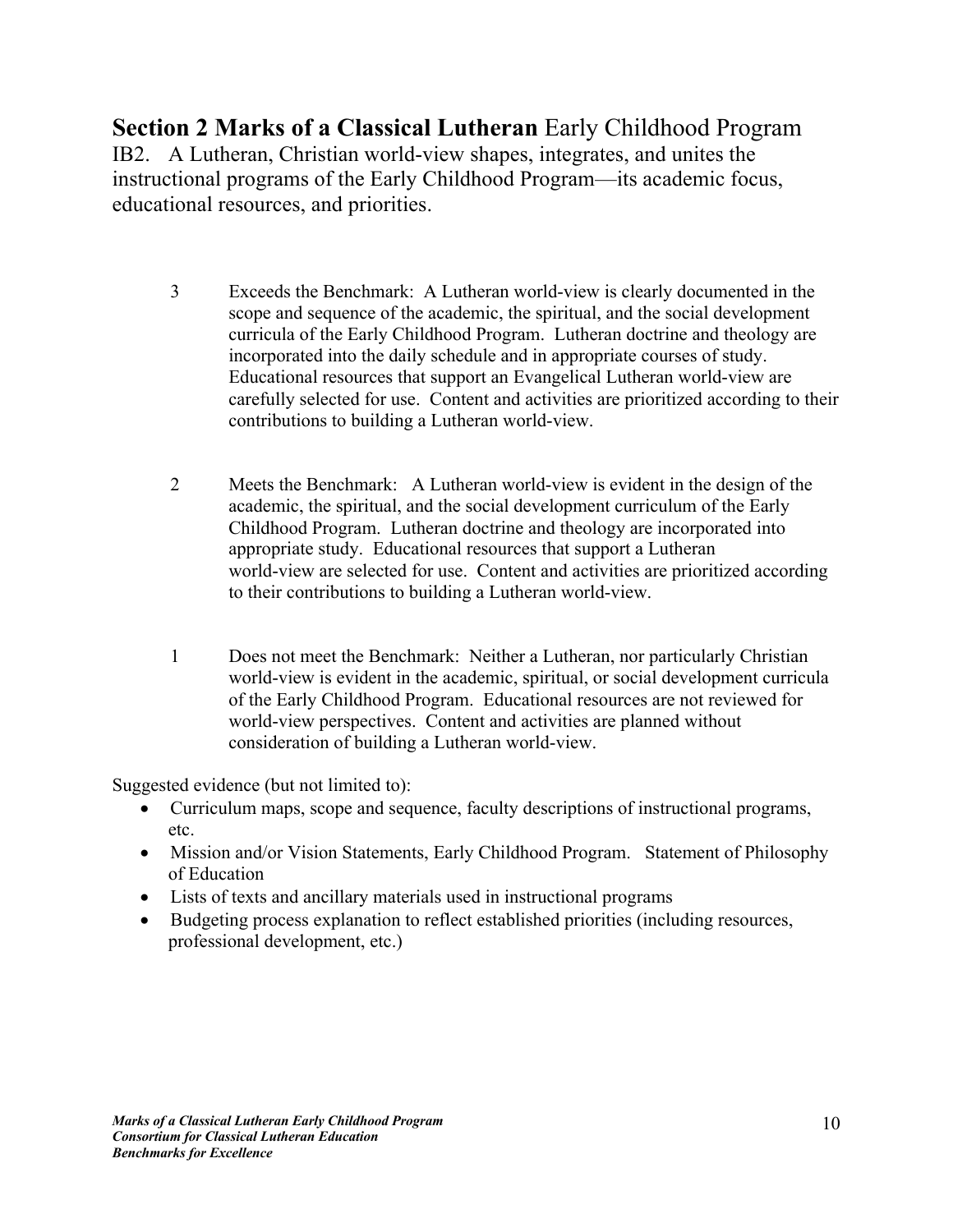**Section 2 Marks of a Classical Lutheran** Early Childhood Program IB3. Catechesis—teaching of the faith with confession and prayer—is central in the instructional life of the school on all grade levels in accord with the Early Childhood Program's confessional commitment.

- 3 Exceeds the Benchmark: The centrality of Catechesis is evident throughout the School schedule and curriculum and is reflected in the ethos and aesthetics of the Early Childhood Program and classrooms. Each level includes age-appropriate components of Catechesis. Students participate in the confessional worship life of the Program on a regular basis.
- 2 Meets the Benchmark: The centrality of Catechesis is evident through the Program schedule and curriculum. Each level includes age-appropriate components of Catechesis on a weekly basis.
- 1 Does not meet the Benchmark: Catechesis is not evident in the Program schedule and/or the curriculum and/or is only minimally implemented. Age-appropriate components are not present.

Suggested evidence (but not limited to):

.

- Copy of Early Childhood Program schedule demonstrating inclusion of catechesis
- Copy of curricular program demonstrating inclusion of catechesis
	- o Description of theological instruction by teacher
	- o Description of theological instruction by program director
	- o Description of theological instruction by Pastor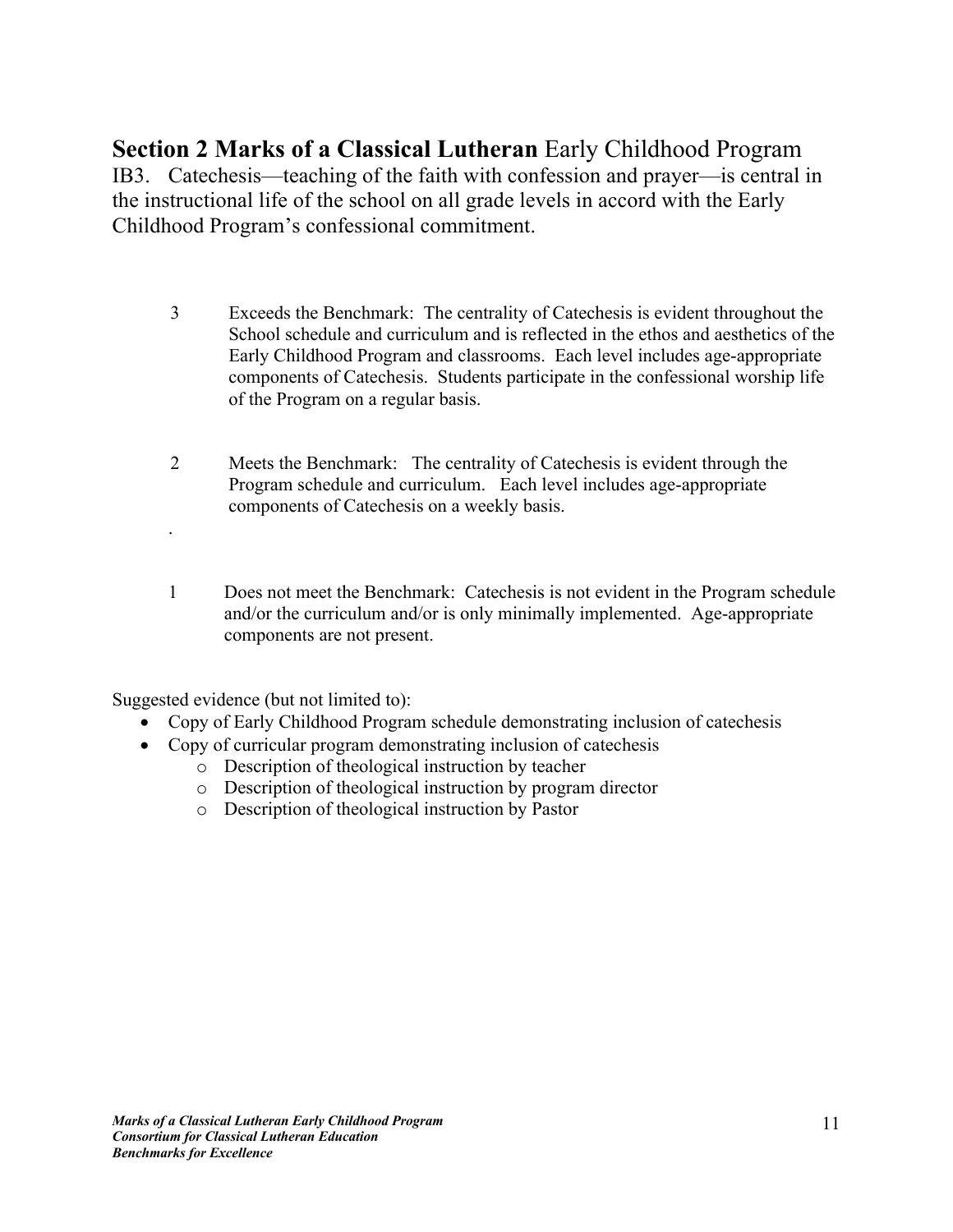**Section 2 Marks of a Classical Lutheran** Early Childhood Program IB4. Worship life uses and teaches the historic forms of liturgy and hymnody as they express and convey the gifts of the pure Gospel in Word and Sacrament.

- 3 Exceeds the Benchmark: The Program schedule includes daily worship life utilizing the historic forms of Lutheran liturgy and hymnody. Students memorize Scriptures and the confessional writings and liturgies as part of doctrinal study. Hymns and songs are carefully vetted for meaning and theological value.
- 2 Meets the Benchmark: The Program schedule includes weekly worship life utilizing the historic forms of Lutheran liturgy and hymnody. Students memorize Scriptures and the confessional liturgies as part of doctrinal study. Hymns and songs are carefully vetted for meaning and theological value.
- 1 Does not meet the Benchmark: The Program schedule does not include weekly worship life and/or does not use only historic forms of Lutheran liturgy and hymnody and/or does not carefully monitor the selection of hymns or songs.

- Written explanation by Pastor or Director
	- o How often does worship occur?
	- o What is the order of worship?
	- o What other worship opportunities occur?
	- o What is the worship connection between the Early Childhood Program and sponsoring church?
	- o What is the worship interactions between the Early Childhood Program and sponsoring church?
	- o Which Bible lectionary schedule is used (1 or 3 year)?
	- o Is the lectionary the same or is it level-specific? If so, identify.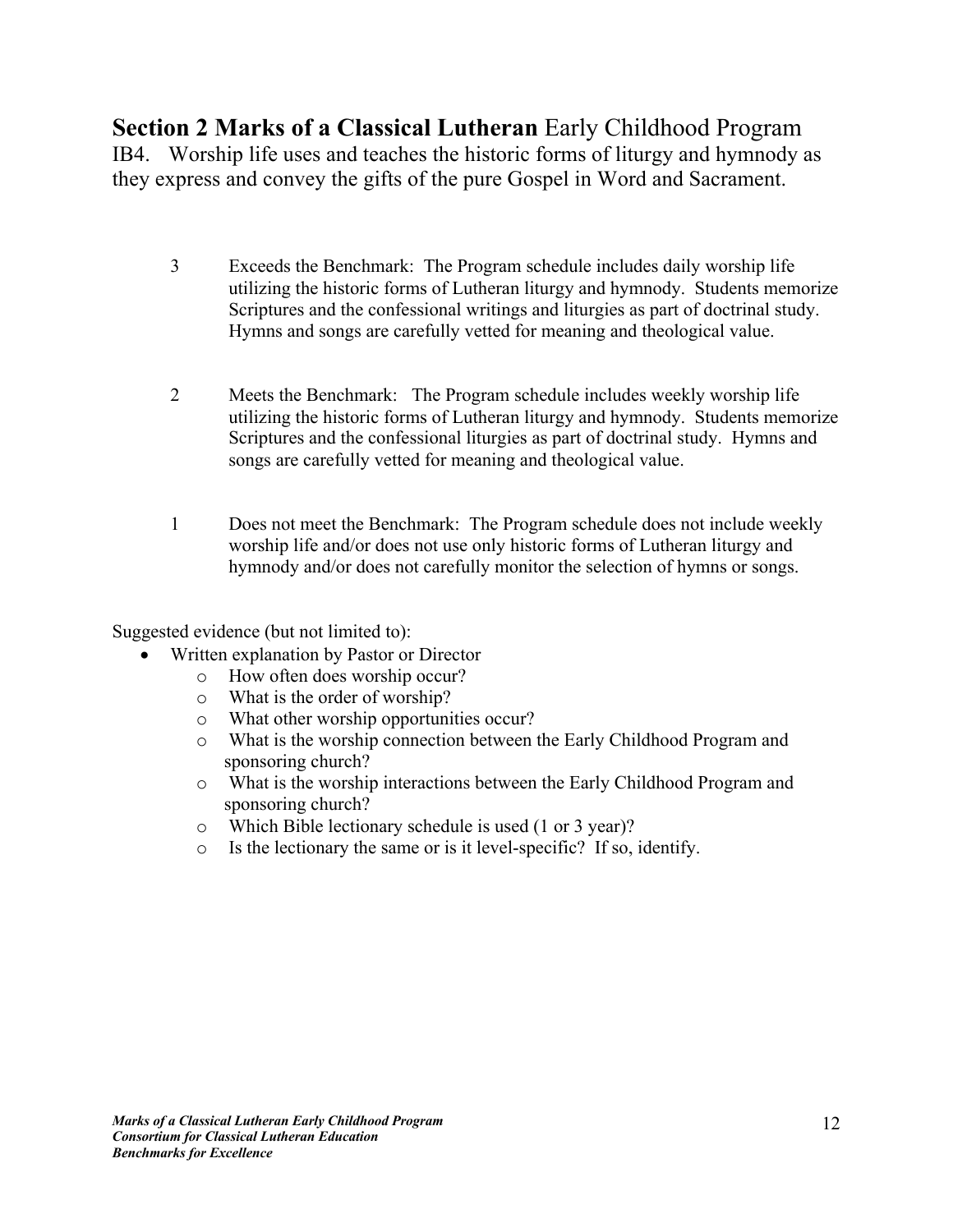**Section 2 Marks of a Classical Lutheran** Early Childhood Program II. The Early Childhood Program demonstrates a commitment to a classical approach to curriculum and instruction within the framework of its confessional, Lutheran character.

- 3 Exceeds the Benchmark: The Early Childhood Program demonstrates its commitment to a classical approach to curriculum and instruction within the framework of its confessional, Lutheran character by means of all publications, presentations, and activities. The commitment is articulated in all written recruiting and curricular documents and supported by identification in curricular organization (scope and sequence, curriculum maps, etc.)
- 2 Meets the Benchmark: The Early Childhood Program demonstrates its commitment to a classical approach to curriculum and instruction within the framework of its confessional, Lutheran character by means of recruiting publications, teaching organization, and activities.
- 1 Does not meet the Benchmark: The Early Childhood Program does not demonstrate a commitment to a classical approach to curriculum and instruction within the framework of its confessional, Lutheran character in any documentation, programmatic orientation, or activities. The commitment is not articulated in any statements or presentations.

- Early Childhood Program Statement of Philosophy of Education, curriculum maps, scope and sequence, etc.
- Communications which explain the classical approach (*trivium*)
- Teacher explanations of instruction
- Student work exemplars (on site)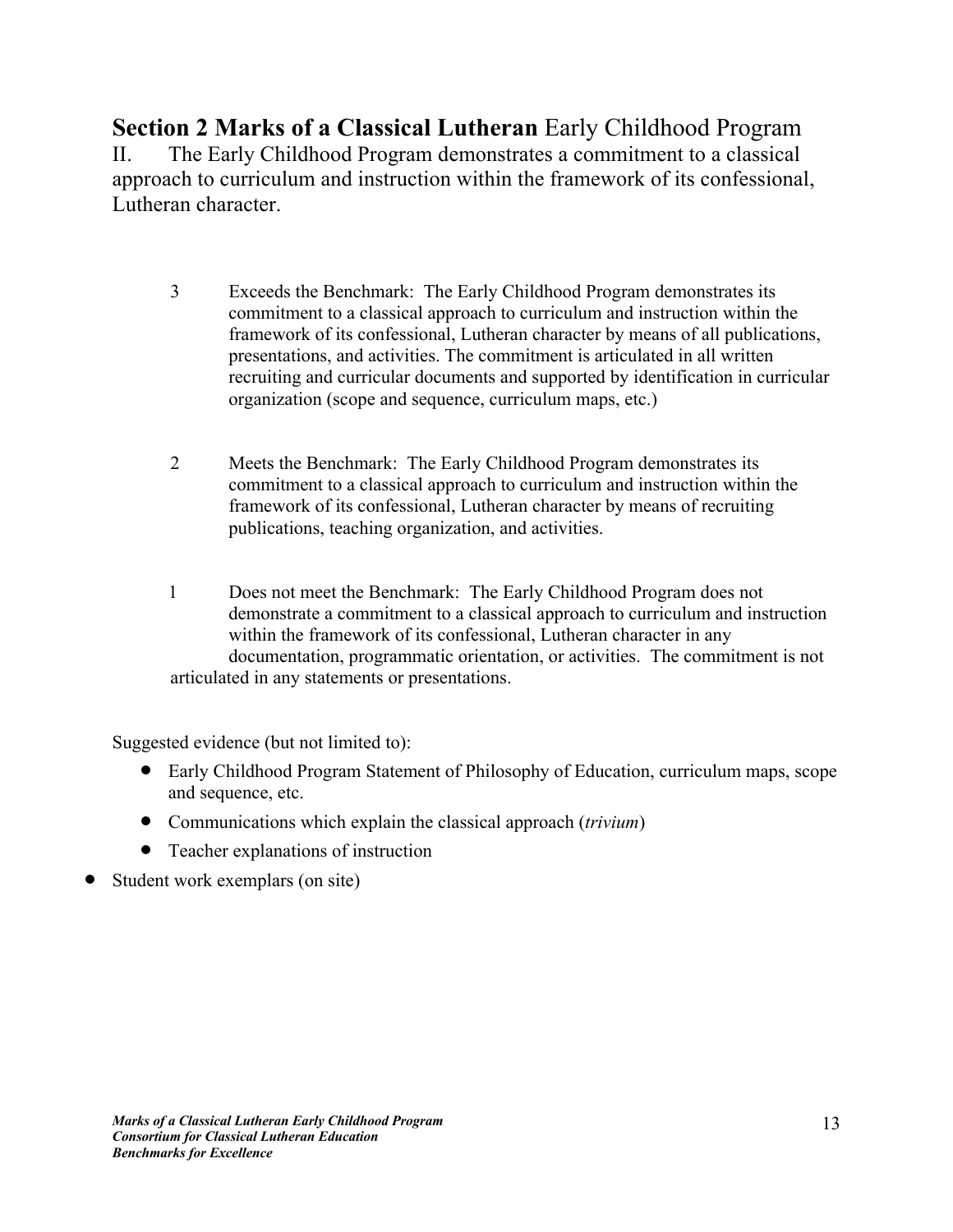**Section 2 Marks of a Classical Lutheran** Early Childhood Program IIA. The Early Childhood Program's curriculum and instruction is shaped pedagogy that nurtures the basic language skills—grammar, logic, rhetoric—to progressively equip learners to carry out successfully their own inquiries into what is true, good, and beautiful.

- 3 Exceeds the Benchmark: Elements of the *trivium* are present in all aspects of praxis—instruction, curriculum, assessment, and the Early Childhood Program schedule at all levels and in all content areas with the objective of developing curious, creative, and self-motivated learners. Recruiting materials and other publications present the elements of the *trivium* in an educational manner.
- 2 Meets the Benchmark: Elements of the *trivium* are present in all aspects of praxis—instruction, curriculum, assessment, and the Early Childhood Program schedule at all levels and in all content areas with the objective of developing curious and self-motivated learners.
- 1 Does not meet the Benchmark: Elements of the *trivium* are missing in some aspects of praxis—instruction, curriculum, assessment, and/or the Early Childhood Programschedule in some or all levels, in some or all content areas. No objective for imagination or self-motivated learning is evident.

- Program Director description of curriculum
- Teacher descriptions of curriculum by subject/content area/discipline
- Public communications that explain classical education
- Student work exemplars (on site)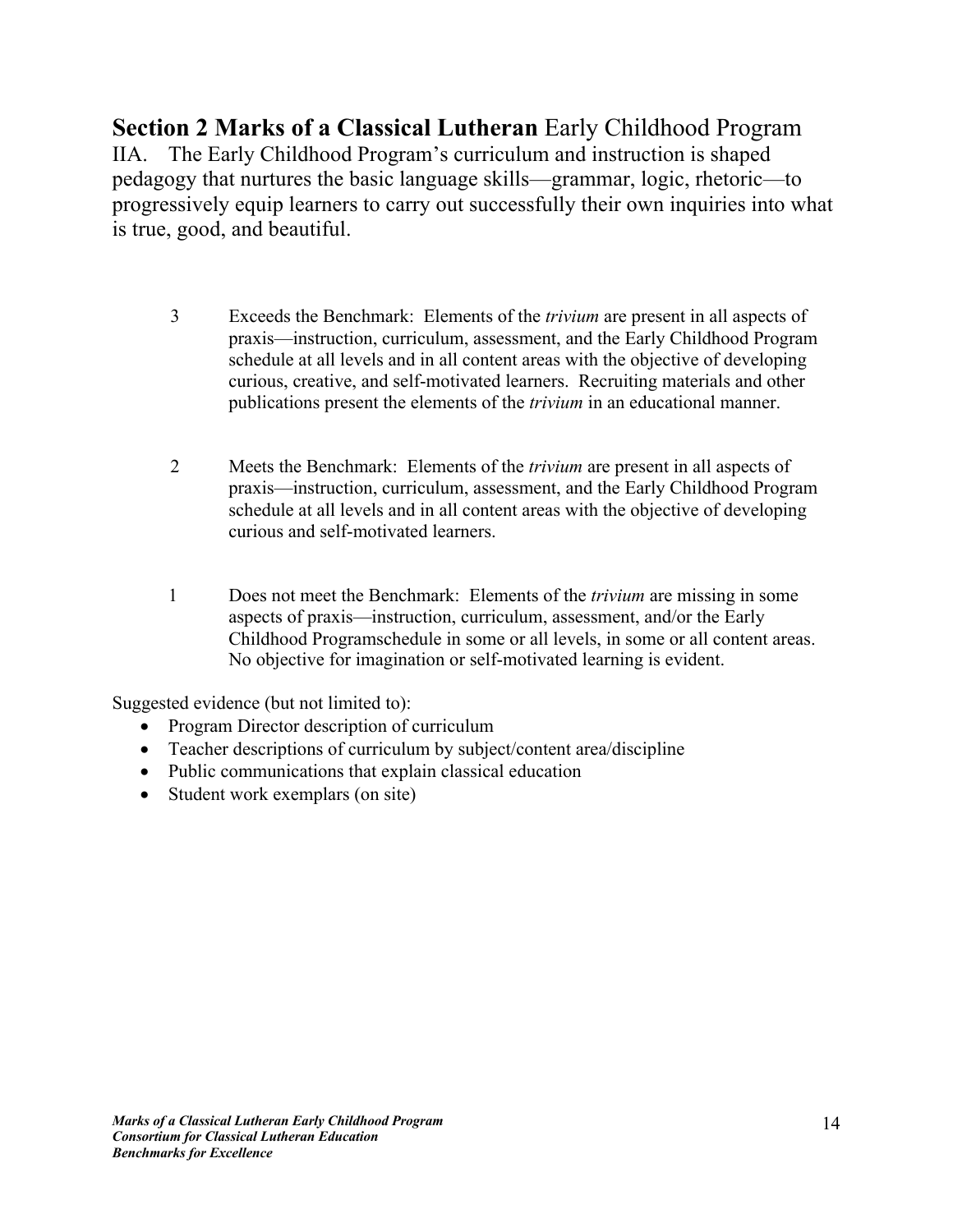**Section 2 Marks of a Classical Lutheran** Early Childhood Program IIA1. These skills are taught and exemplified by instructional strategies that are informed and shaped by levels of student intellectual maturity and aptitude specifically grammar at the early childhood level preparing students for logic and rhetoric.

- 3 Exceeds the Benchmark: Instructional strategies intentionally target student skill development utilizing stages of the *trivium* as the framework with the objective of age-appropriate exploration and appreciation of what is true, good, and beautiful. Teachers are able to implement multiple strategies within levels in response to differences in student intellectual maturity and aptitude.
- 2 Meets the Benchmark: Instructional strategies intentionally target student skill development utilizing stages of the *trivium* as the framework with the objective of age-appropriate exploration and appreciation of what is true, good, and beautiful. Teachers attempt or occasionally implement multiple strategies within levels in response to student need.
- 1 Does not meet the Benchmark: Instructional strategies do not intentionally target skill development utilizing stages of the *trivium* on a consistent basis within levels and/or do not establish the objective of age-appropriate exploration and appreciation of what is true, good, and beautiful.

- Program Director's overview of school-wide classical orientation
- Teachers' paragraphs (per subject) explaining classical orientation
- List of instructional materials used in each subject area by level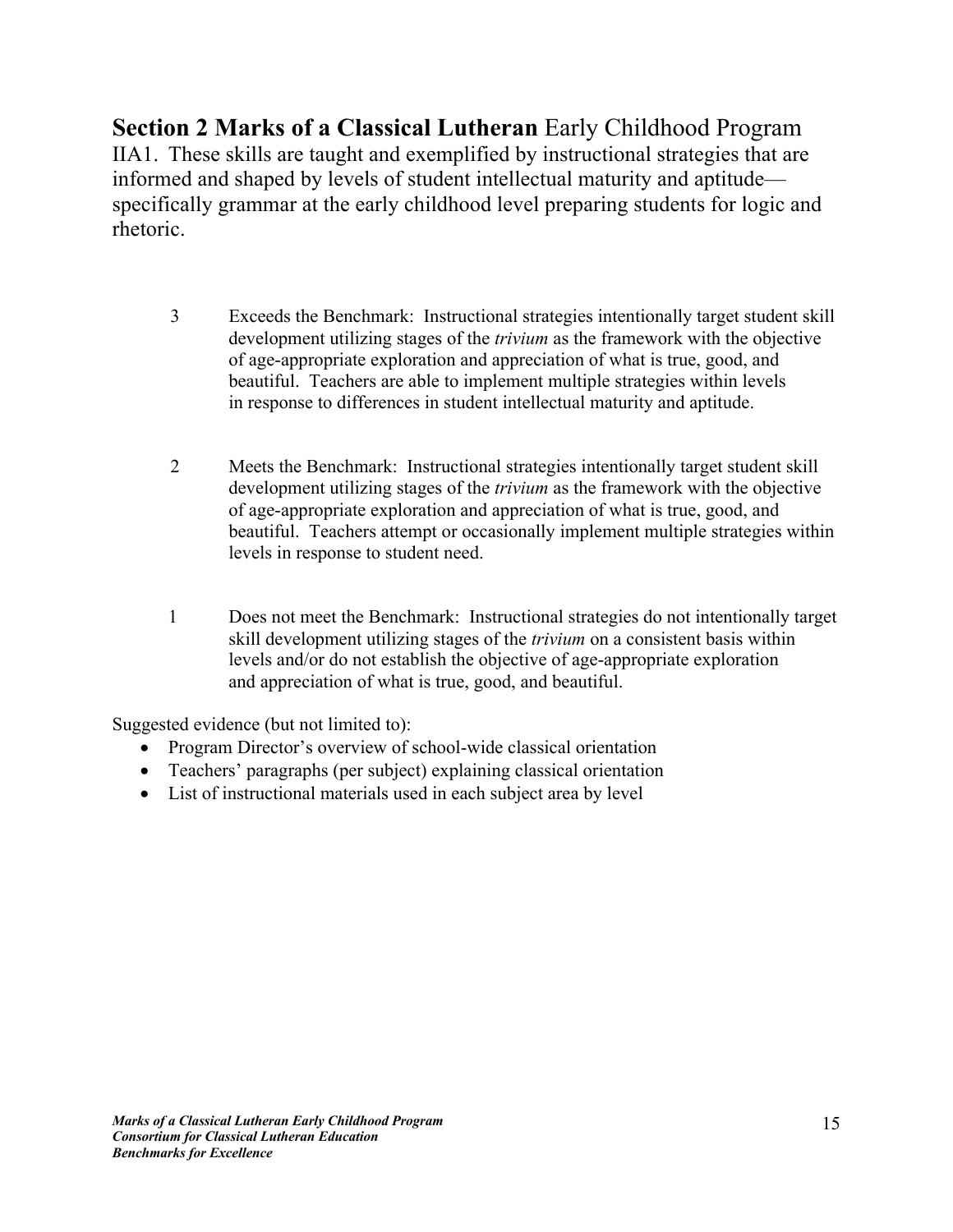IIA2. All faculty and staff are committed to the classical approach in education and exhibit an enthusiastic willingness to grow in their understanding, skills, and appreciation of this approach to pedagogy.

- 3 Exceeds the Benchmark: All faculty and staff are able to articulate the conceptual basis of classical education to parents, students, and community members and seize opportunities to do so. All faculty and staff demonstrate and share a professional desire for lifelong learning in this area and seek opportunities for professional development.
- 2 Meets the Benchmark: All faculty and staff are able to articulate the conceptual basis of classical education to parents, students, and community members. All faculty and staff demonstrate and share a professional desire for lifelong learning in this area.
- 1 Does not meet the Benchmark: Not all faculty and staff can articulate the conceptual basis of classical education. Not all faculty and staff participate in professional development opportunities.

- Teacher information page
	- o Professional memberships
	- o Professional reading list for last 12 months
	- o Professional development activities
- Lesson plans with classical education annotations
- Student assignments with classical education annotations (on site)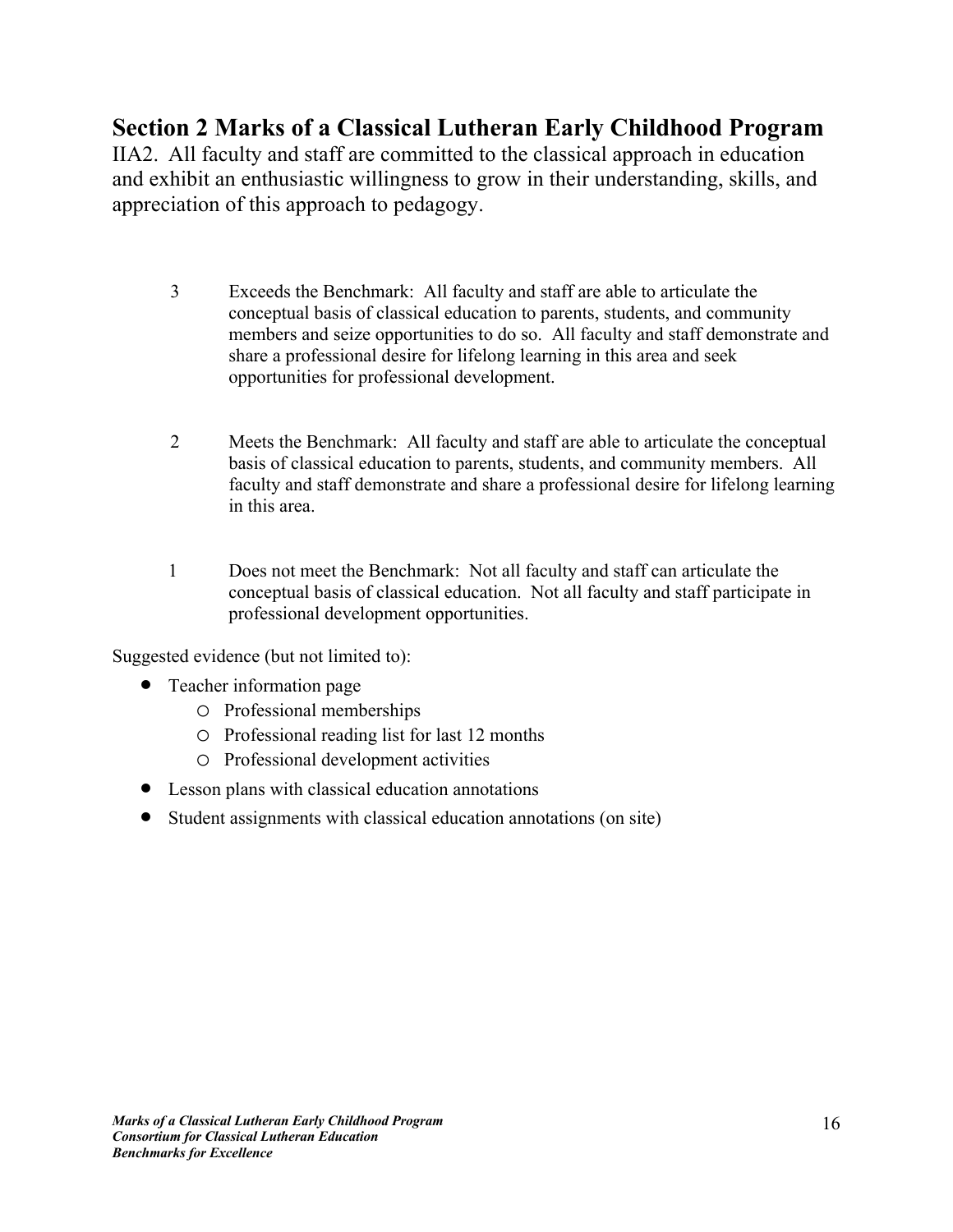IIA3. Each member of the faculty demonstrates being an enthusiastic ongoing learner in his assigned teaching areas of responsibility in and out of the classroom.

- 3 Exceeds the Benchmark: Each member of the faculty demonstrates superior knowledge and experience in assigned teaching areas as well as responsibilities outside of classroom instruction. The teacher is able to motivate students into joyful learning.
- 2 Meets the Benchmark: Each member of the faculty demonstrates competent knowledge and experience in assigned teaching areas as well as responsibilities outside of classroom instruction.
- 1 Does not meet the Benchmark: Each member of the faculty does not demonstrate competent knowledge and experience in assigned teaching areas or in responsibilities outside of classroom instruction.

- Teacher descriptions of classroom curricula
- Teacher information page
	- o Professional memberships
	- o Professional reading in last 12 months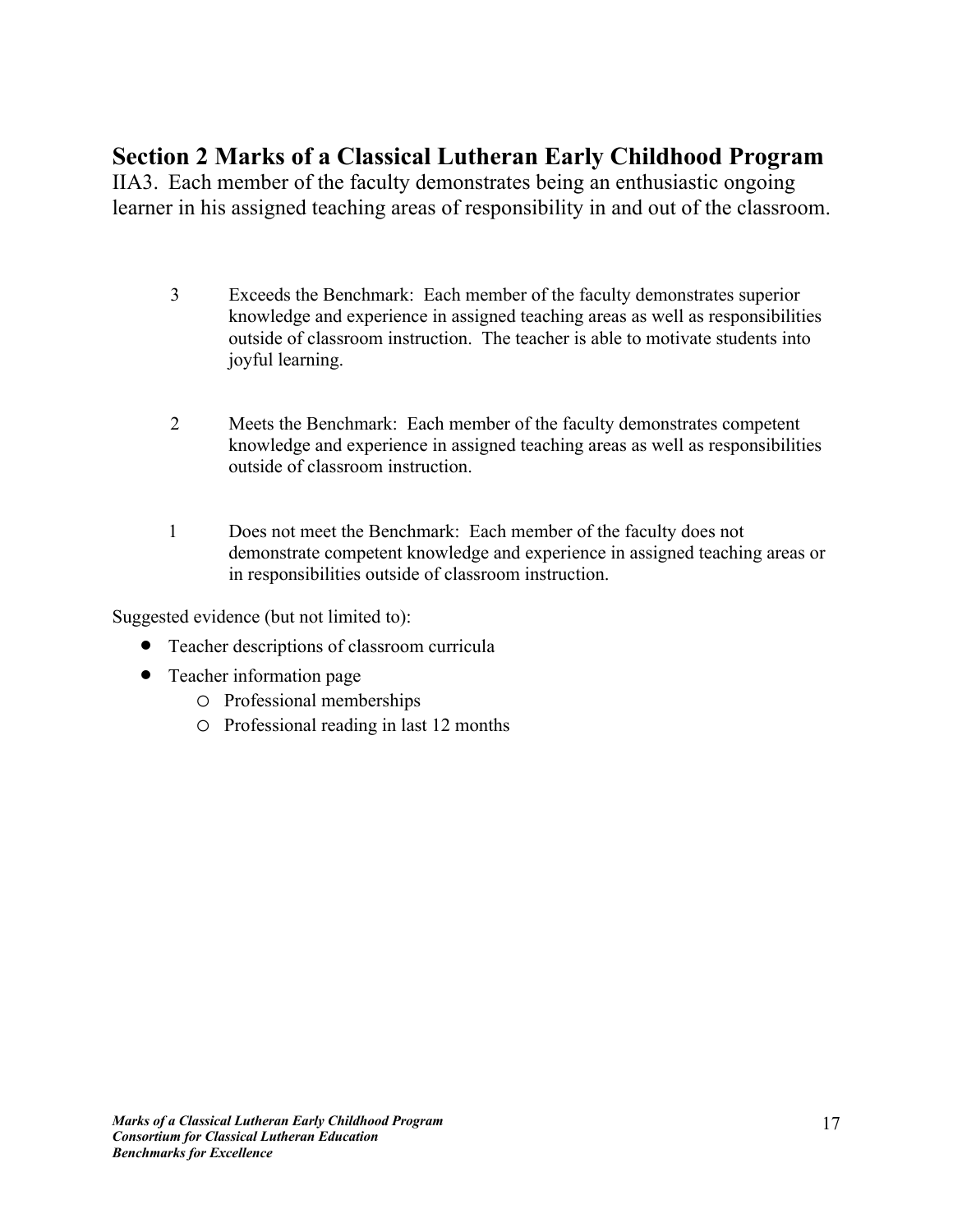IIA4. The Early Childhood Program's governance possesses and implements ways and means for the continuing education of its staff in the classical approach appropriate to the levels of the Early Childhood Program's educational program.

- 3 Exceeds the Benchmark: The Early Childhood Program's governance plans and budgets for the continuing education of its staff in classical education pedagogy, providing for external training opportunities such as professional memberships, readings, and conference registration.
- 2 Meets the Benchmark: The Early Childhood Program's governance plans and budgets for the continuing education of its staff in classical education pedagogy, providing in-house training opportunities.
- 1 Does not meet the Benchmark: The Early Childhood Program's governance does not plan or budget for internal or external continuing education opportunities but rather leaves the financial burden for continuing education to the staff member.

- Documentation of professional development priority in budget process
- Documentation of professional development priority per staff
- Professional memberships in classical education groups for staff
- Attendance at classical education-focused opportunities
- Copy of budget pages regarding professional development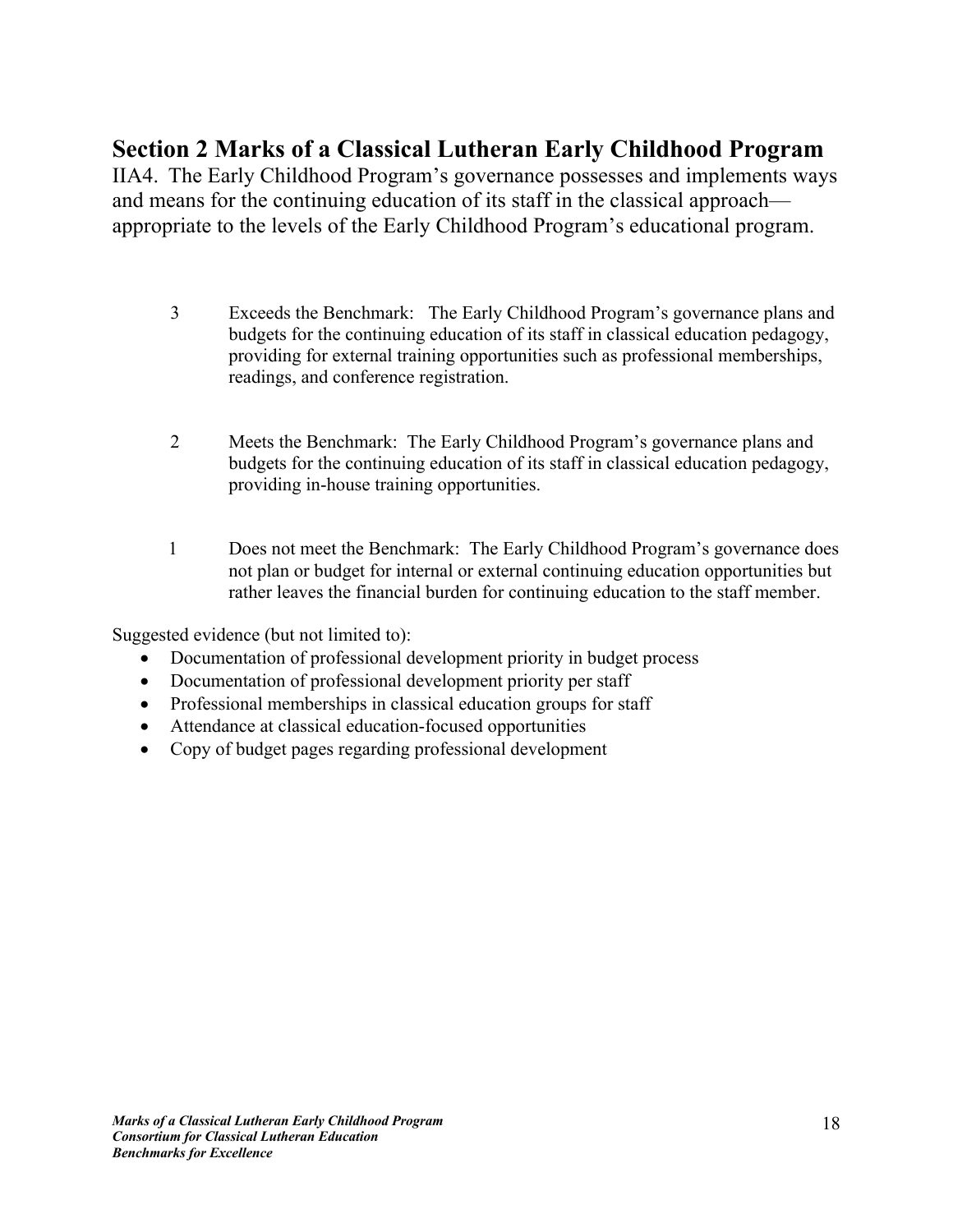IIB. The scope and sequence of the Early Childhood Program's curricular and co-curricular programs are normed by the goal to raise up a virtuous, educated person for heavenly and earthly citizenship—the life of faith in Christ and loving service to neighbor in the offices of one's vocation.

- 3 Exceeds the Benchmark: Through the teaching of Luther's doctrine of vocation, students are prepared to live in both the heavenly and earthly kingdoms. Students will learn to be faithful Christian servants and role models for their neighbors through opportunities of community service and evangelism.
- 2 Meets the Benchmark: Through the teaching of Luther's doctrine of vocation, students are prepared to live in both the heavenly and earthly kingdoms. Students will learn to be faithful Christian servants and role models for their neighbors.
- 1 Does not meet the Benchmark: Students are not taught Luther's doctrine of vocation and/or the doctrine of two kingdoms is not applied in any way.

- Program Director's description of curriculum (Scope and Sequence)
- Program Mission and/or Vision Statements, Philosophy of Education Statement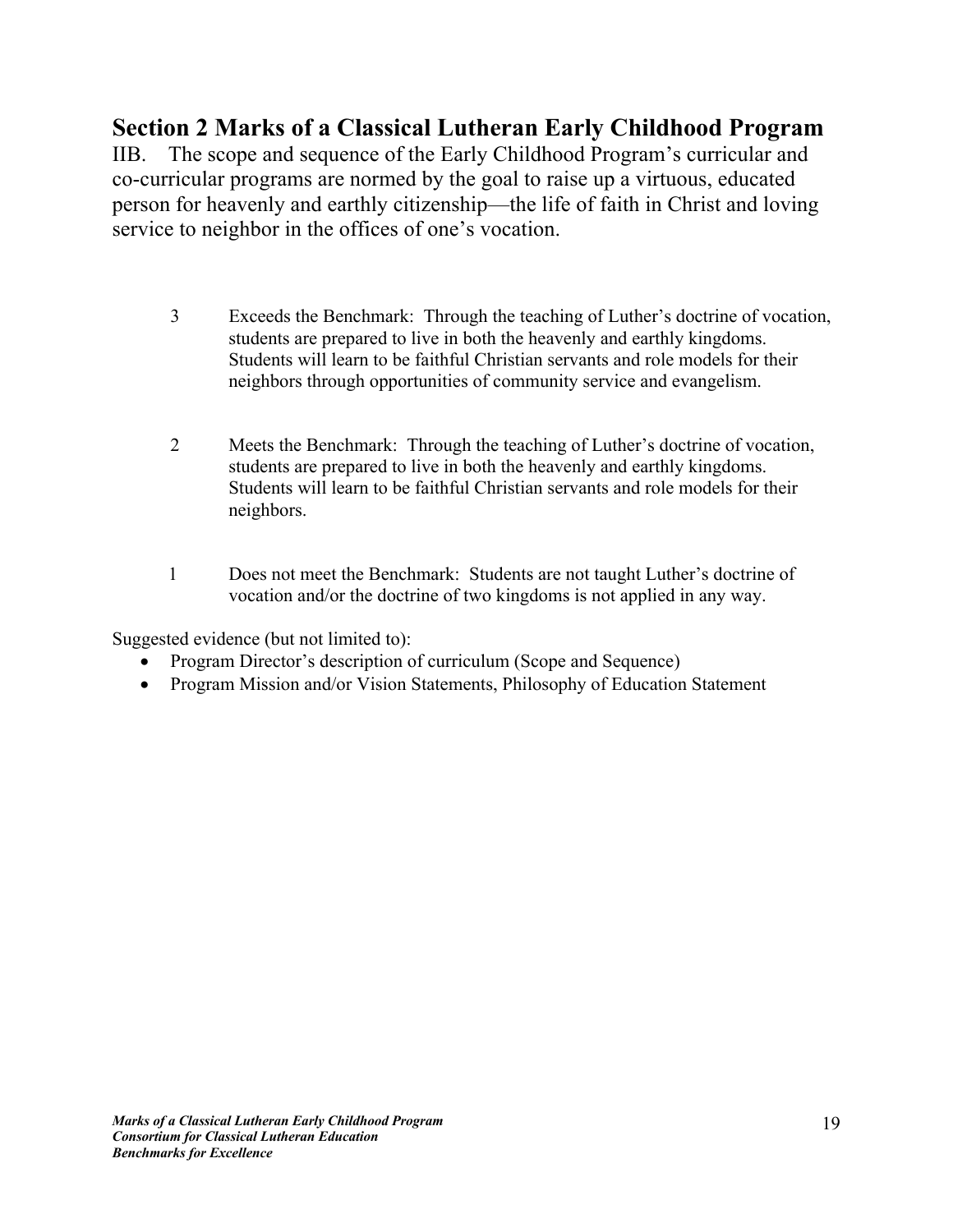IIB1. The courses of study to be mastered by students are shaped by the significant fund of information to be passed on to the next generation for responsible citizenship in the Church and world.

- 3 Exceeds the Benchmark: Content of the curriculum consists of studying the wisdom of the ages to develop leadership and citizenship skills through carefully selected classical education textbooks and materials. This wisdom of the ages is evident throughout the ethos of the Early Childhood Program and informs its curricular practices.
- 2 Meets the Benchmark: Content of the curriculum consists of studying the wisdom of the ages to develop leadership and citizenship skills. Contemporary textbooks are supplemented by classical education materials.
- 1 Does not meet the Benchmark: Content of the curriculum does not reflect an emphasis on the wisdom of the ages, nor are textbooks and materials carefully selected to emphasize such wisdom, nor is there a focus on developing student leadership and citizenship skills.

Suggested evidence (but not limited to):

- Instructional plan (scope and sequence, curriculum maps, etc.)
- Co-curricular programs (field trips, etc.)
- Weekly schedule of each classroom
- List the instructional materials used in each subject area (listed in *Marks of a Classical Lutheran School*) by level:

Sample books and resources list:

| Grade Level     | Subject Area       | <b>Instructional Materials</b> |
|-----------------|--------------------|--------------------------------|
| Early Childhood | Reading/Literature |                                |
| Early Childhood | Writing            |                                |
| Early Childhood | Math               |                                |
| Early Childhood | Theology           |                                |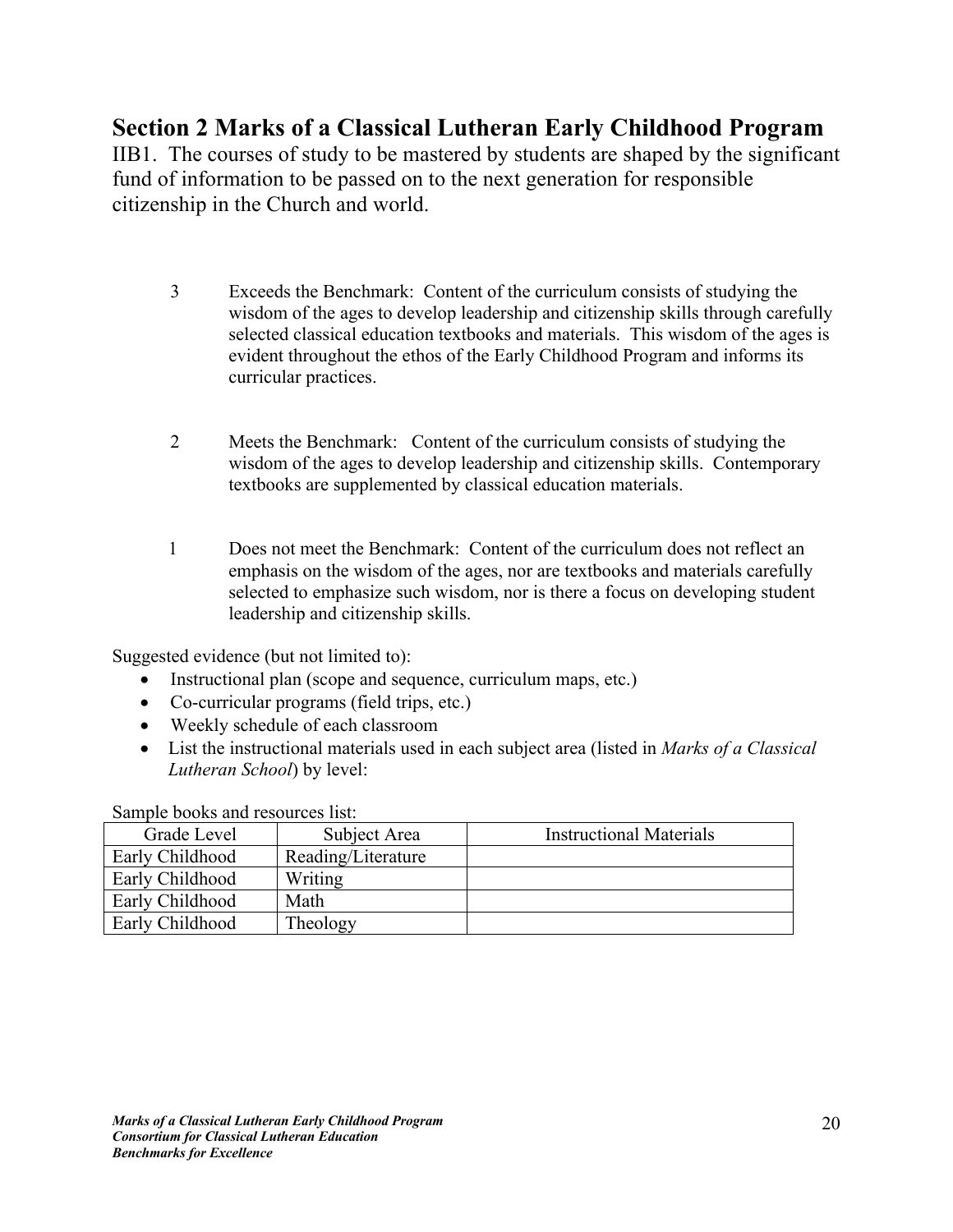IIB2. At the early childhood level, preparatory studies for English language skills (letters, phonemes, pencil grip, letter formation, early reading, and exposure to great literature) are evident in addition to the other primary courses of study (spelling, mathematics, history, science, geography, music, art, physical education, and theology). In early childhood education, exposure to the great works they will study later is emphasized.

- 3 Exceeds the Benchmark: The primary courses of study in lower levels include the named basic skill areas. Latin is incorporated into the oldest level and is offered at least twice weekly to all students.
- 2 Meets the Benchmark: The primary courses of study in lower levels include the named basic skill areas. Students in the oldest level are exposed to Latin.
- 1 Does not meet the Benchmark: The primary courses of study in lower levels lack any of the basic skill areas. Only some or few students are exposed to Latin.

- Instructional plan (scope and sequence, curriculum maps, etc.)
- Weekly schedule of each classroom
- Teachers descriptions of subjects per level
- Student work exemplars (on site)
- Student demonstrations and recitations (on site)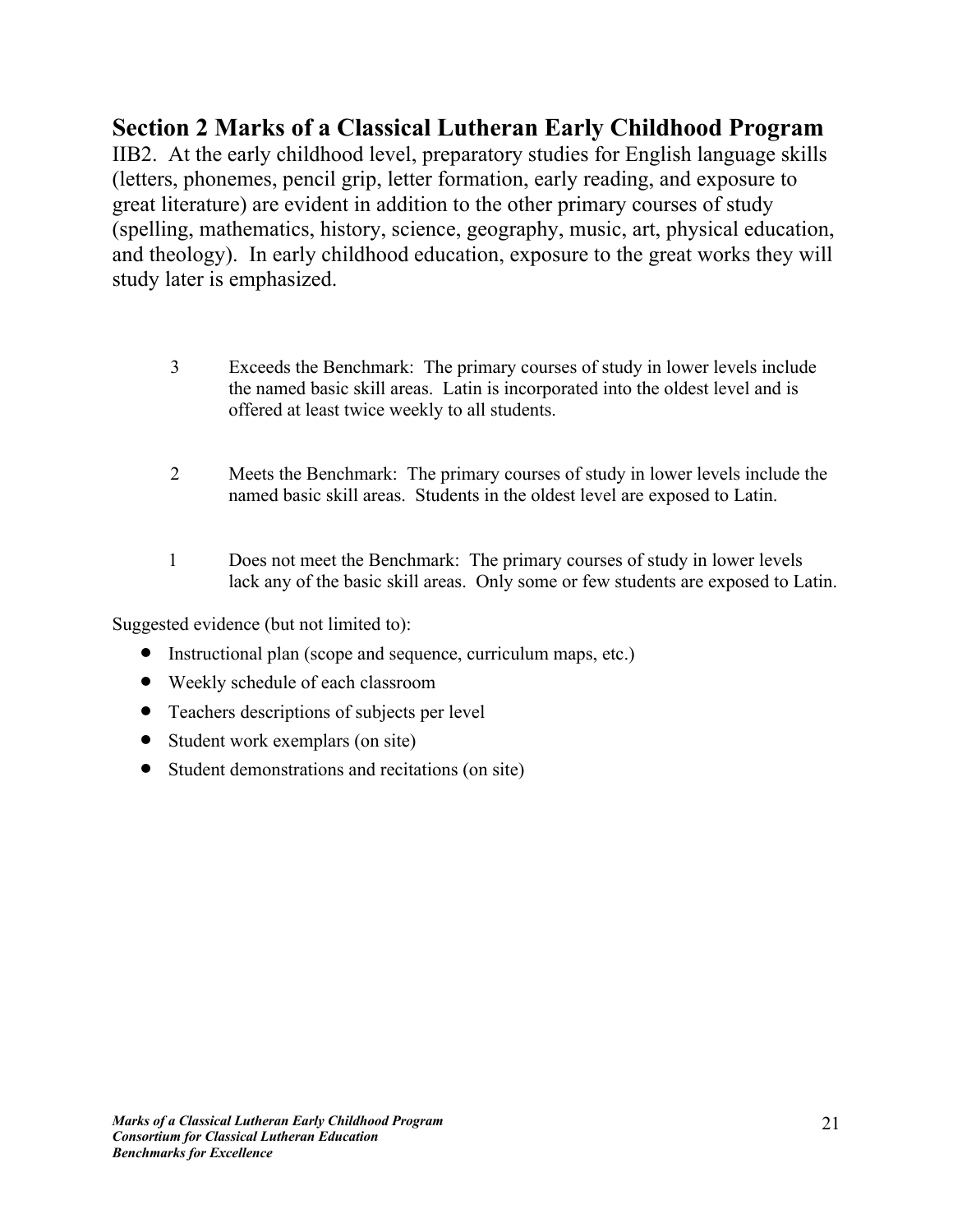IIB3. Exposure to Latin, even in the early levels, serves as a foundation for increased mastery of English and other foreign languages. Latin in the Early Childhood Program will be primarily limited to vocabulary and can assist students in making connections to learning English vocabulary and to their catechesis program.

- 3 Exceeds the Benchmark: Latin exposure prepares students for mastery of English and other foreign languages. Latin vocabulary is offered during the Program schedule as a content area or in connection with other areas of content, and extra-curricular activities such as Latin Day contribute to the ethos of the Program.
- 2 Meets the Benchmark: Latin exposure prepares students for mastery of English and other foreign languages. Latin vocabulary is offered during the Program schedule as a content area or in connection with other areas of content.
- 1 Does not meet the Benchmark: Latin exposure is not available or Latin exposure is not required of all students or Latin exposure does not take place within the Program schedule or in connection with other areas of content. Latin does not prepare students for mastery of English and other foreign languages.

- Scope and sequence of Latin within the Program schedule or in connection with other areas of content
- Student work exemplars (on site)
- Student demonstrations and recitations (on site)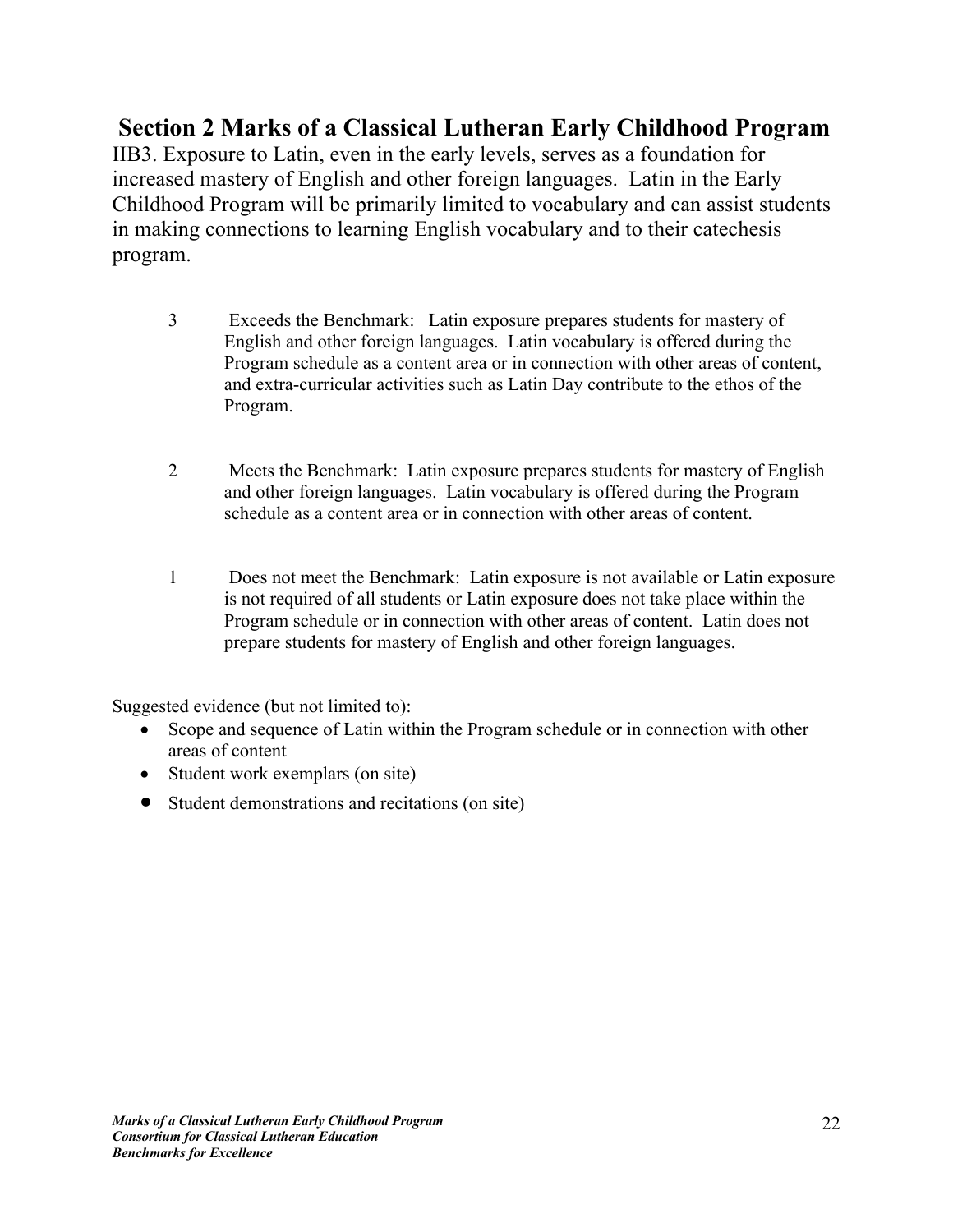III. The Early Childhood Program's institutional governance establishes and expresses clearly articulated rules, regulations, and responsibilities that are in harmony with God's revealed orders of creation—for students, parents, staff, faculty, and board members. CCLE accreditation of your Early Childhood Center should not be confused with state licensure.

- 3 Exceeds the Benchmark: The Program functions through its published institutional governance structure. Its Board meets on a regular schedule and maintains appropriate records of its actions. Board members take their responsibilities seriously to ensure that meetings have a quorum to complete business. The Board reviews its responsibilities on a regular basis and provides orientation for new Board members.
- 2 Meets the Benchmark: The Program functions through its published institutional governance structure. Its Board meets on a regular schedule and maintains appropriate records of its actions. Board members take their responsibilities seriously to ensure that meetings have a quorum to complete business.
- 1 Does not meet the Benchmark: The Program does not function through its published institutional governance structure, or the Board is unable to function due to lack of quorum at business meetings.

- All handbooks for students and/or parents
- Staff handbooks
- Copies of board documents (manuals, minutes, etc.)
- Arrangements between the school and parents
	- o Admission applications
	- o Tuition schedules
	- o Extra-curricular activities permission forms
	- o Field trip permission forms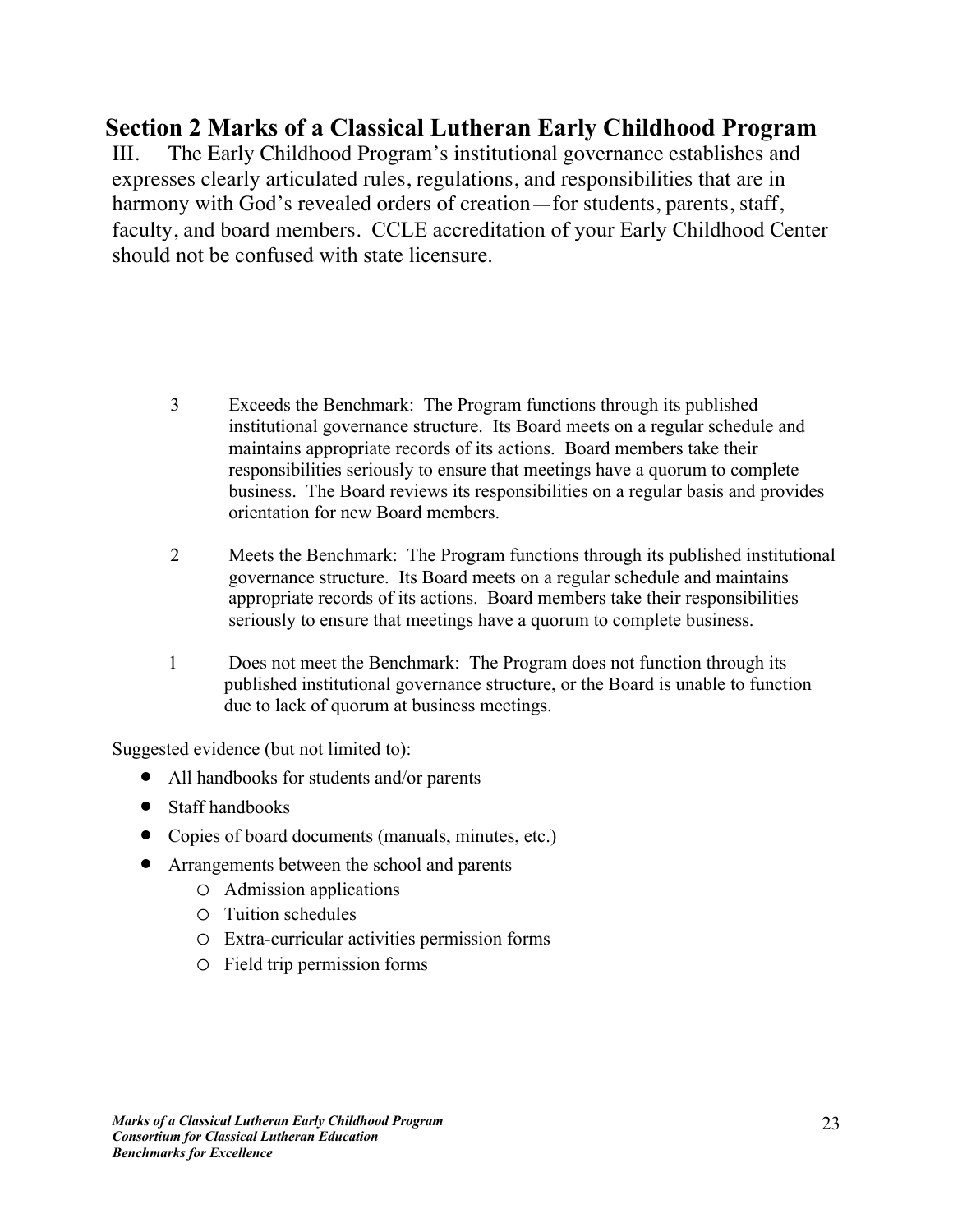IIIA. The Early Childhood Program has written board, faculty, parent, and student policy manuals and has secured appropriate commitments.

- 3 Exceeds the Benchmark: The Program provides published manuals for students, parents, faculty and staff, and Board members. The manuals clearly articulate expected behaviors, responsibilities and consequences. The manuals contain the mission statement of the Program and an explanation of classical Lutheran education. The manuals are reviewed annually by the Board to allow for appropriate faculty, staff, and parent input into revision. The manuals require signed financial, spiritual, and academic commitments from the faculty and staff, students and parents, and Board members. Professional responsibilities for faculty are clearly articulated in written documents.
- 2 Meets the Benchmark: The Program provides published manuals for students, parents, and faculty. The handbooks or manuals articulate expected behaviors, responsibilities and consequences. The manuals are reviewed and revised by the program director or the Board. The manuals require signed financial, spiritual, and academic commitments from the faculty, students, and parents. Professional responsibilities for faculty are discussed in written documents.
- 1 Does not meet the Benchmark: The Program does not provide published manuals for students and parents or the manuals are outdated and have not been revised. The handbooks or manuals may not clearly articulate expected behaviors, responsibilities, and consequences. No signed commitments are required.

- All handbooks with program policies
- Copies of student/parent contracts
- Agreements with supporting groups (XXXX, etc.)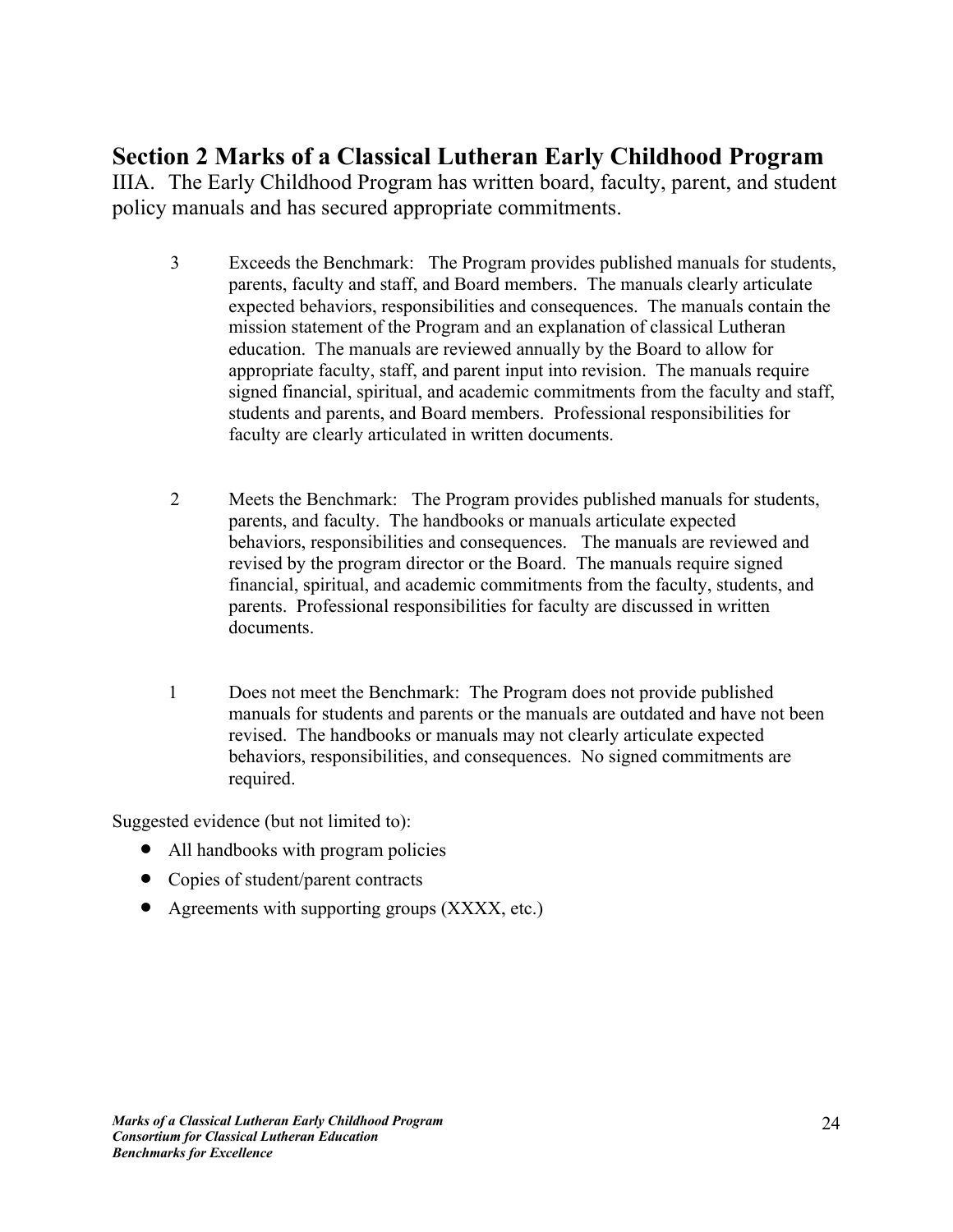IIIB. Board members, faculty, staff, parents, and students give ample evidence to their knowledge and compliance of the Early Childhood Program's policies for conduct and responsibilities.

- 3 Exceeds the Benchmark: The Program supplies evidence that staff, parents, and students clearly understand the Program's policies for conduct and responsibilities as identified in the appropriate Program manual. The Program follows and documents its own policies regarding conduct and fiscal responsibilities. Board members review the implementation of the policies on a regular basis. Conduct and disciplinary consequences have a redemptive and teaching perspective (not punitive).
- 2 Meets the Benchmark: The Program supplies evidence that staff, parents, and students clearly understand the Program's policies for conduct and responsibilities as identified in the appropriate Program manual. The Program follows and documents its own policies regarding conduct and fiscal responsibilities.
- 1 Does not meet the Benchmark: The Program does not supply evidence or staff, parents, and students are not knowledgeable or compliant with Program policies for conduct and responsibilities.

- All handbooks for students/parents with behavior expectations, disciplinary process, etc.
- All typical communications between program and parents regarding conduct and financial responsibilities
- Exemplars of disciplinary process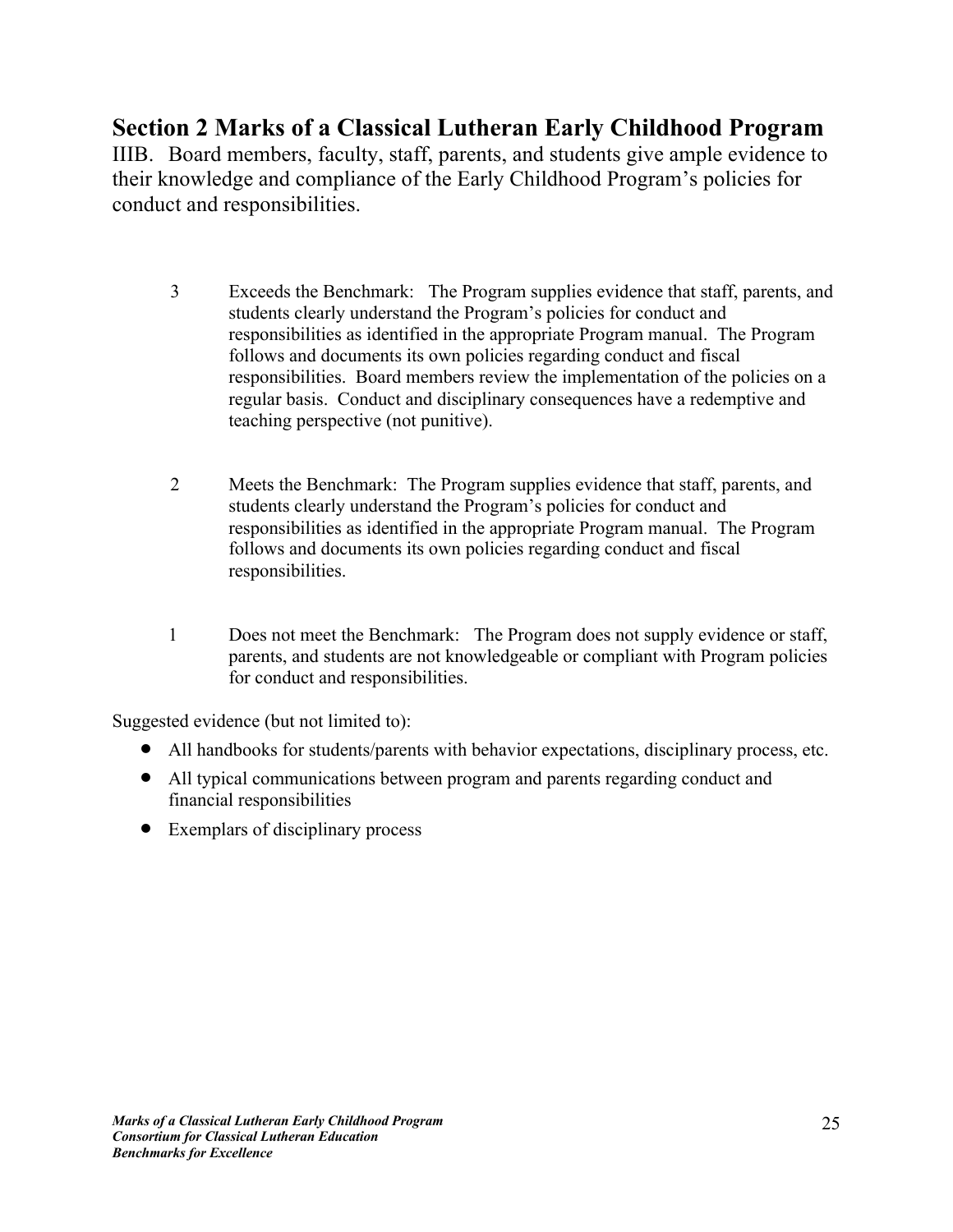IIIC. The Board and Director of the Early Childhood Program provide evidence of compliance with all state regulations for annual licensing for Early Childhood Programs, including all personnel, health, scheduling, and space-usage licensing and fees.

The Early Childhood Center has secured licensure by the state and complies with all related requirements of state law. A copy of their state license has been provided with their application. (Note: If state licensure is not necessary under state law, please attach information on appropriate state statute that allows for this.)

- 3 Exceeds the Benchmark: The Program supplies evidence of compliance with all state regulations for annual licensing. All personnel are appropriately licensed. Certificates of compliance are posted in public view and are renewed promptly.
- 2 Meets the Benchmark: The Program supplies evidence of compliance with all state regulations for annual licensing. Most personnel are appropriately licensed. Certificates of compliance are available upon request and are renewed as needed.
- 1 Does not meet the Benchmark: The Program does not supply evidence or documentation that annual licensing requirements have been met.

- Certificates of operation with health department, fire department
- Schedule of inspections by health department, fire department
- Budget line items for renewal expenses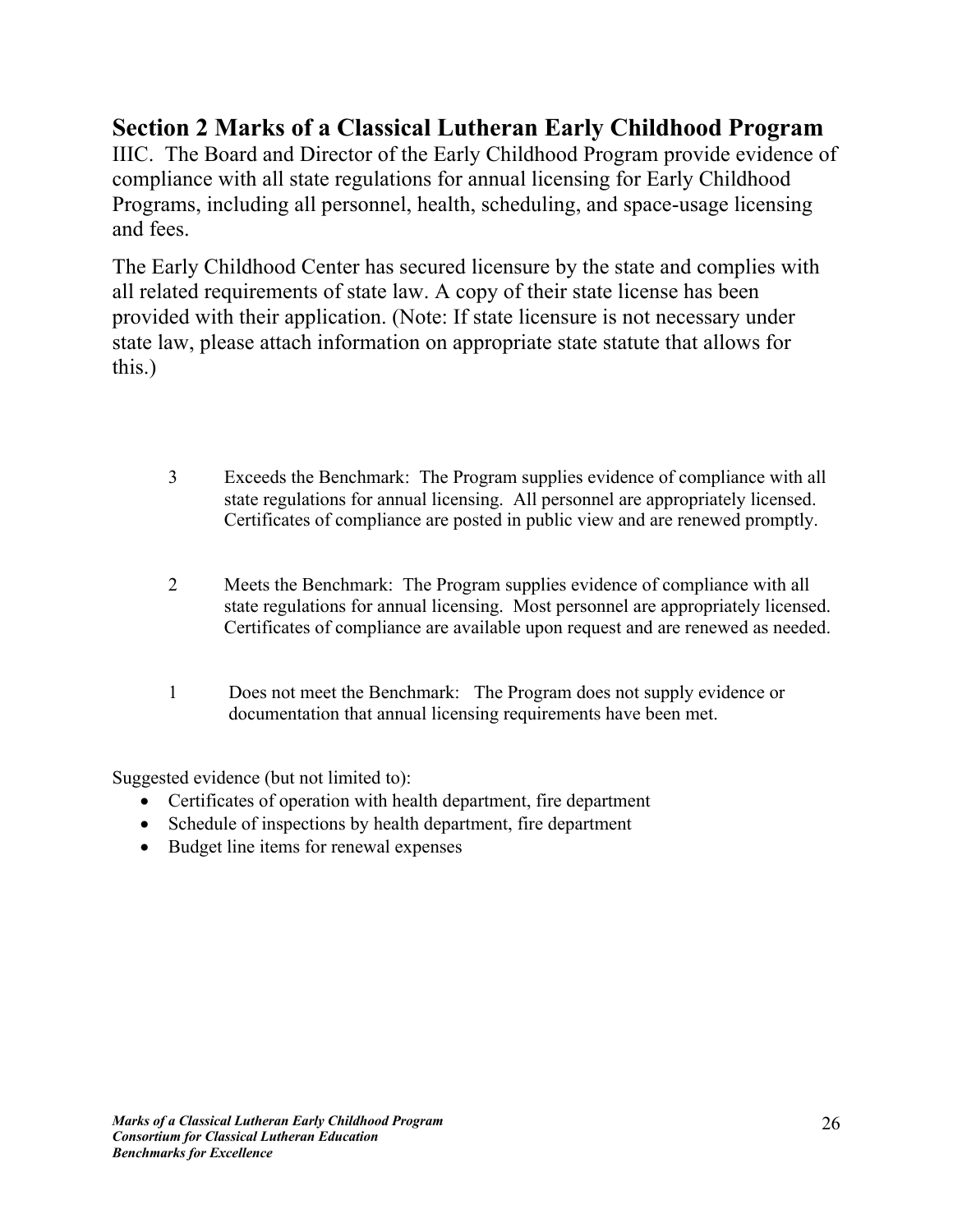IV. A comprehensive assessment plan is in place to regularly evaluate all aspects of the Early Childhood Program through means of self-examination, review, and compliance with government regulations.

- 3 Exceeds the Benchmark: The Program has a comprehensive assessment plan that evaluates both program operations and student development with established outcomes and benchmarks. All appropriate licenses are renewed on time. Results are shared with the parents, faculty and staff, the Board, and the community at large (as appropriate) in a timely manner.
- 2 Meets the Benchmark: The Program has a regular assessment plan that includes measures for both program operations and student development. The student assessment schedule resembles the local community's assessment schedule. All appropriate licenses are renewed on time. Results are shared with the parents, faculty and staff, and the Board in a timely manner.
- 1 Does not meet the Benchmark: The Program does internal assessments only, or does not assess both operations and student development. The Program may not maintain a regular assessment schedule or may be non-compliant with some regulations; licenses may have lapsed. Results may not be shared with parents, faculty and staff, or the Board in a timely manner.

- Comprehensive schedule of external reviews and required licenses
- Copies of internally developed assessments (facilities, space usage, etc.)
- Review process for budget priorities
- Evaluation process for facilities and other physical resources
- Assessment schedule of program curricula
- Assessment schedule of individual student development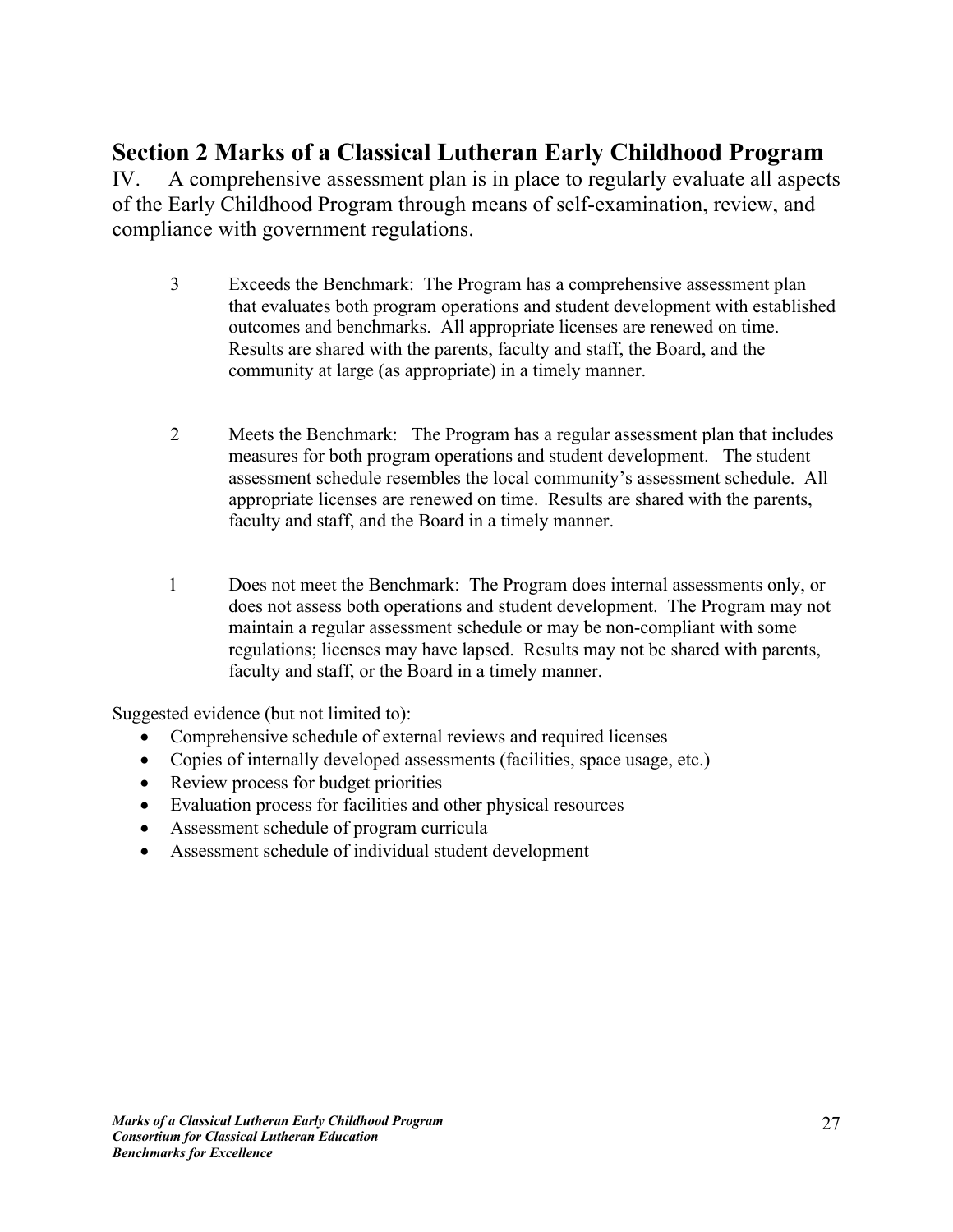IV.A. A strategy is in place to regularly evaluate all student developmental aspects of the Early Childhood Program in light of its classical and confessional Lutheran commitments with established ways and means to implement continuous improvement.

- 3 Exceeds the Benchmark: The Program has a comprehensive assessment plan that includes internal and external measures of cognitive, affective, physical, and spiritual student development. The School assessment schedule follows best practices recommendations. Results are shared with the parents, faculty and staff, the Board, and the community at large (as appropriate) in a timely manner.
- 2 Meets the Benchmark: The Program has a regular assessment plan that includes measures for each developmental area: cognitive, affective, physical, and spiritual. The School assessment schedule resembles the local community's assessment schedule. Results are shared with the student and parents, faculty and staff, and the Board in a timely manner.
- 1 Does not meet the Benchmark: The Program does internal assessments only, or does not assess all four developmental areas: cognitive, affective, physical, and spiritual. The School may not maintain a regular assessment schedule. Results may not be shared with students and parents, faculty and staff, or the Board in a timely manner.

- Comprehensive assessment schedule of internal and external measures (cognitive, spiritual, affective, physical)
- Copies of internally developed assessments (kindergarten readiness assessments, etc.)
- Copies of individual or class level student performance scores on annual standardized achievement tests
- Student work exemplars (on site)
- Recitations and demonstrations (on site)
- Evaluation process for teachers
- Review process for budget priorities
- Evaluation process for academic resources